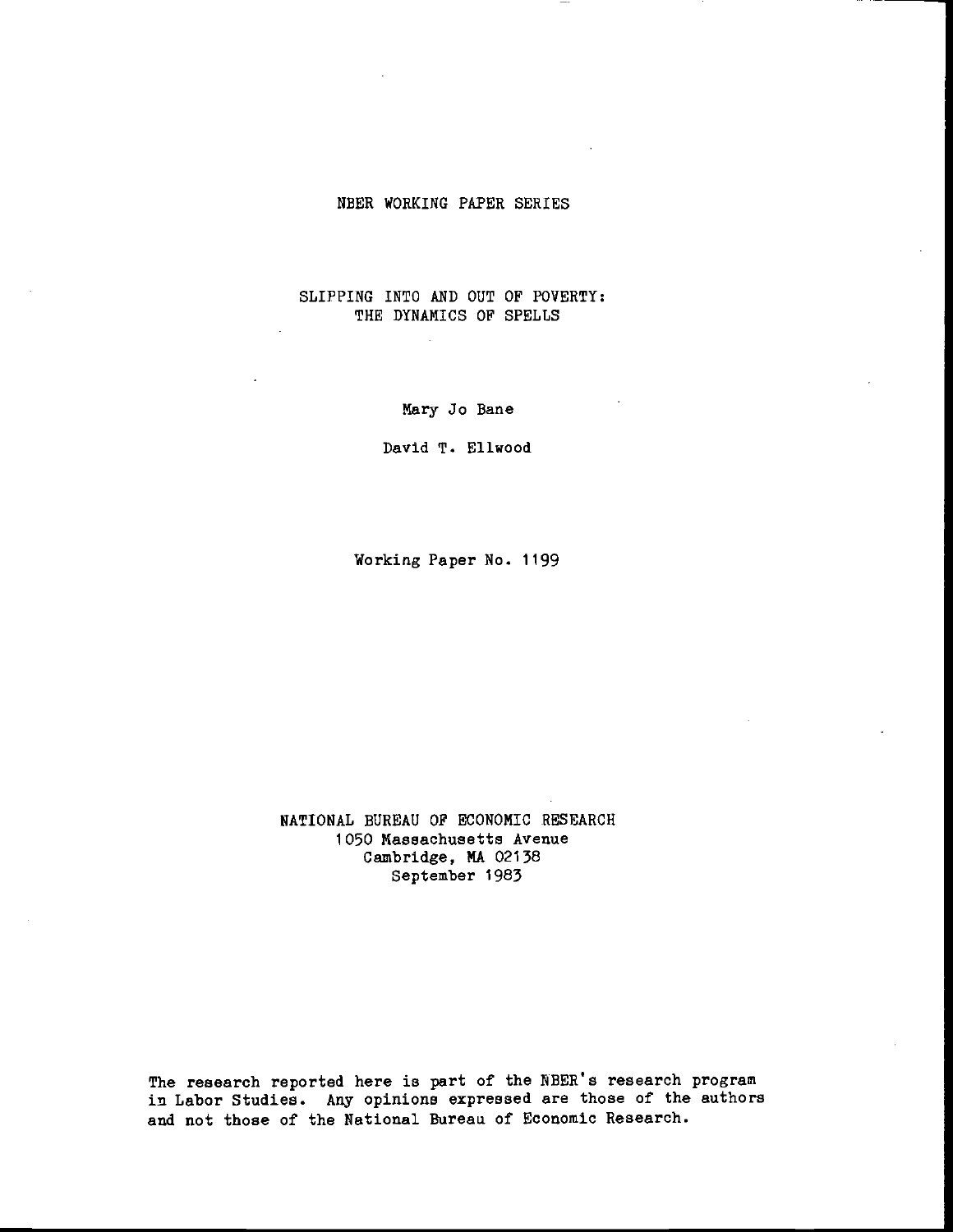NBER Working Paper #1199 September 1983

Slipping Into and Out of Poverty: The Dynamics of Spells

### Abstract

This paper examines the dynamics of poverty. Previous analyses of the dynamics of poverty have either examined only fluctuations in the male heads earnings or looked at the frequency of poverty periods over a fixed time frame. We argue that a more appropriate way to understand the dynamics of poverty is to define spells of poverty. Using this methodology we find that the majority of poor persons at any point in time are in fact in the midst of a rather long spell of poverty. The methodology also allows us to estimate the extent to which poverty spell beginnings and endings are associated with changes in income or changes in family structure. Less than 40 percent of poverty spell beginnings seem to be caused by a drop in the heads earnings, while 60 percent of endings occur when the head's earnings increase. As a result we argue that to understand the causes and potential remedies for poverty, researchers must focus on household formation decisions and on the behavior of so called secondary family members.

> David T. Ellwood Mary Jo Bane Harvard Univeraity John F. Kennedy School of Government 79 John F. Kennedy Street Cambridge, Massachusetts 02138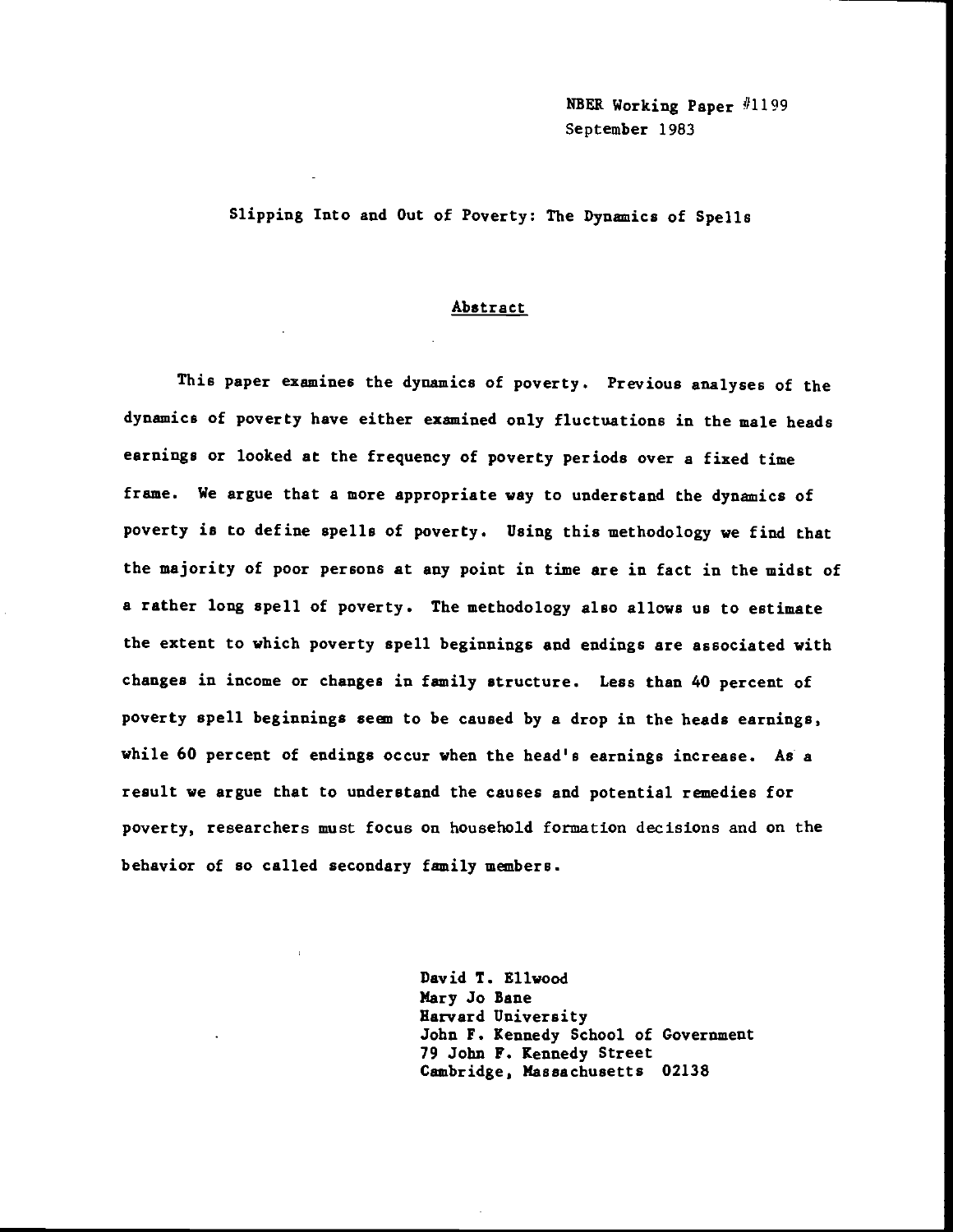There has been a dramatic resurgence recently of discussion of the "underclass." The discussion is reminiscent of debates about poverty during the 1960s, when the notions of a "culture of poverty," particularly as popularized by Michael Barrington's Other Aaerica (1962), dominated both intellectual and policy thinking.

The idea of an underclass seems inconsistent, however, with much of the research on the dynamics of poverty during the 1970s. That research, using new longitudinal data, seemed to show that the bulk of the poor were poor for only a few years. The research also showed, of course, that the poor were a very heterogeneous group, including a small but worrisome minority of persistently poor.

The persistence of poverty is of interest both for understanding the phenomenon and for developing policy. Claims about dependency and separate life—styles among the poor rest on assumptions about the long term nature of poverty. Questions about the allocation of resources can better be answered when the characteristics of the poor are understood.

To answer all these questions it is important to be able to describe the experience both of people who ever slip into poverty and of people currently poor. As we shall show in this paper, the distinction between the ever—poor (or the newly poor) and the poor at a point in time is crucial in understanding poverty and in shedding light on the question of culture, dependency, and allocation of resources.

The availability of longitudinal income and poverty data now spanning more than a decade makes comprehensive analyses of the durations, beginnings,

—1—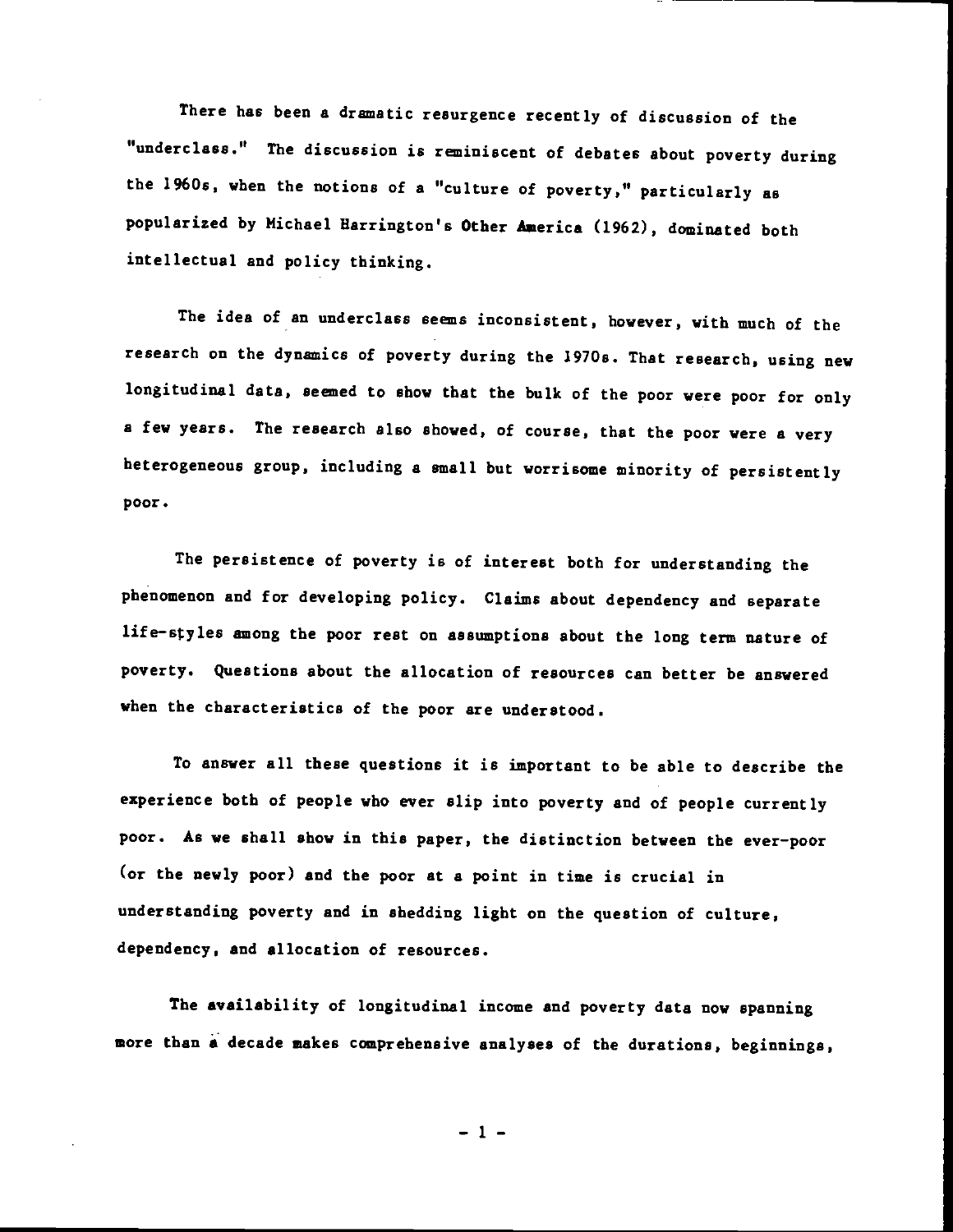and endings of spells of poverty possible. The preliminary analyses we report in this paper lead us to conclude that the seemingly inconsistent findings on permanent and transitory poverty from the sixties and seventies can indeed be reconciled. Our primary finding is that although many people have very short spells of poverty, the few with very long spells account for the bulk of all poverty and represent the bulk of the poor at any point in time. We also report some analyses of events leading to the beginnings and endings of spells of poverty which help to understand the ways in which the poor slip into poverty and escape it.

# Describing Dynamics — Previous Research

There are three primary approaches which have been followed in recent years to describe the dynamics of various types of behavior. These include statistical methods which model the level of some variable such as income, allowing for a complex lag or error structure to capture dynamics; methods using spell durations and exit probabilities; and finally tabulations of the frequency of the event over some fixed time frame. The bulk of the literature on the dynamics of poverty uses the first and third methods. We anploy the second and explore the dynamics of poverty using spells. We begin by briefly considering the advantages and disadvantages of each approach.

Any model of income estimated with longitudinal data implicitly or explicitly provides a model of intertenporal dynamics. Typically the dynamics are subsumed in the error structure. In their classic paper Lillard and

 $-2 -$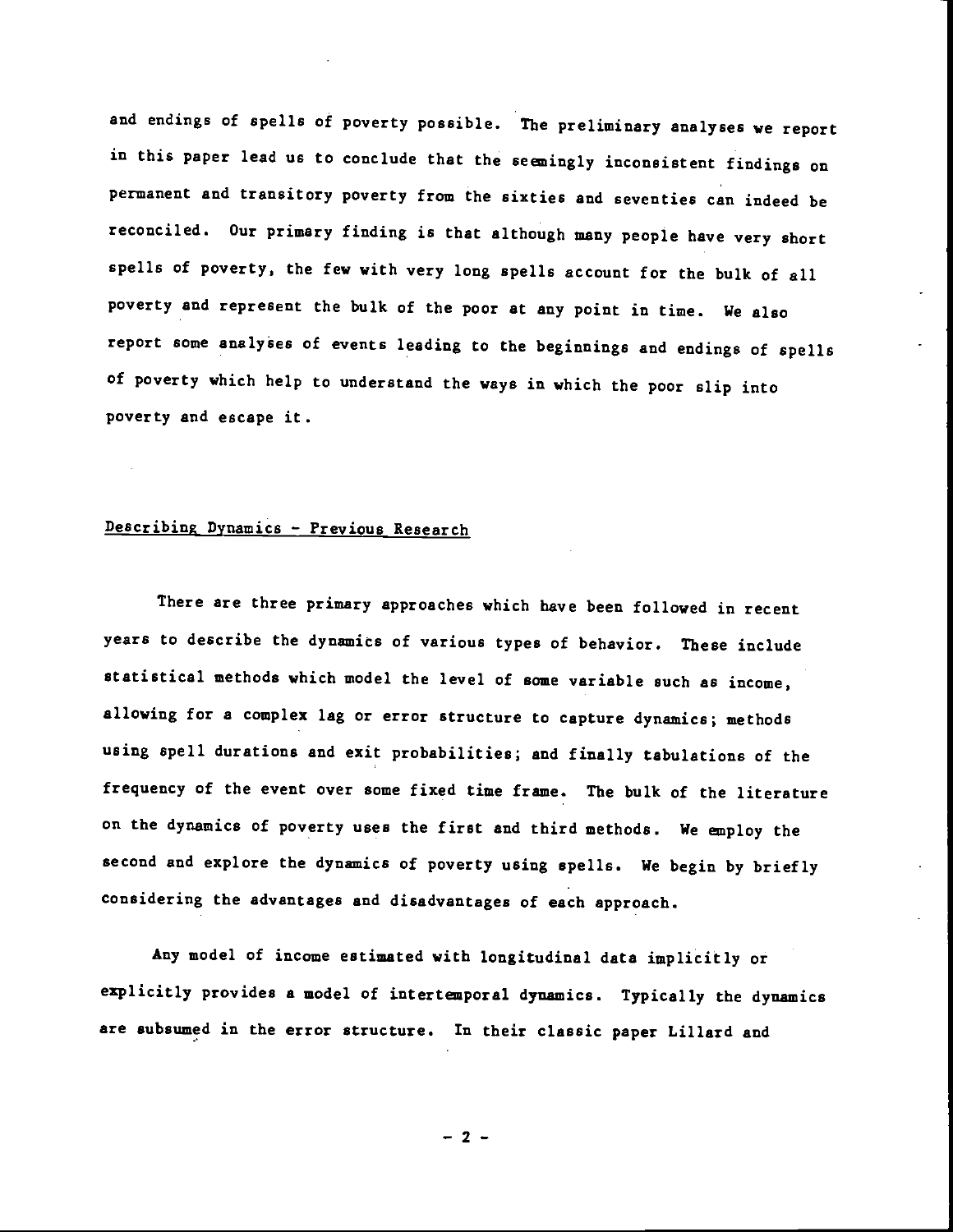Willis (1978) model the level of earnings of a group of prime age men and pay close attention to the error structure, allowing for both permanent and transitory components in the error. After estimating such a model it is possible to examine the frequency and duration of periods of poverty, by simply asking what fraction of the population is likely to be below the poverty line and for how long based on the estimated structure of earnings.

This sort of approach has enormous appeal to economists. First it largely mirrors the famous Friedman theroetical decomposition of permanent and transitory income. Moreover it deals explicitly with the problan that the poverty line is an arbitrarily defined standard, around which income can fluctuate randomly. Permanent income can be estimated and poverty classified accordingly; it allows poverty to be decomposed into the group which is permanantly rather than transitorily poor. And the expected durations in poverty can be inferred for any arbitrary poverty line. Both Levy (1977) and Gottschalk (1982) also enphasize the importance of the permanant/transitory decomposition although they use different methodologies than Lillard and Willis.

Yet we believe there are serious shortcomings to this approach when one is interested in understanding the nature and dynamics of poverty for the entire population. The most serious problen is that it is exceptionally difficult to cope with the fact that "poverty" is a concept that applies to families——and that family membership changes. One can certainly speak of permanent and transitory components in earnings for prime age males, but how should one treat the income pattern that results when a family splits up and the former wife who was previously out of the labor force goes to work to help

—3—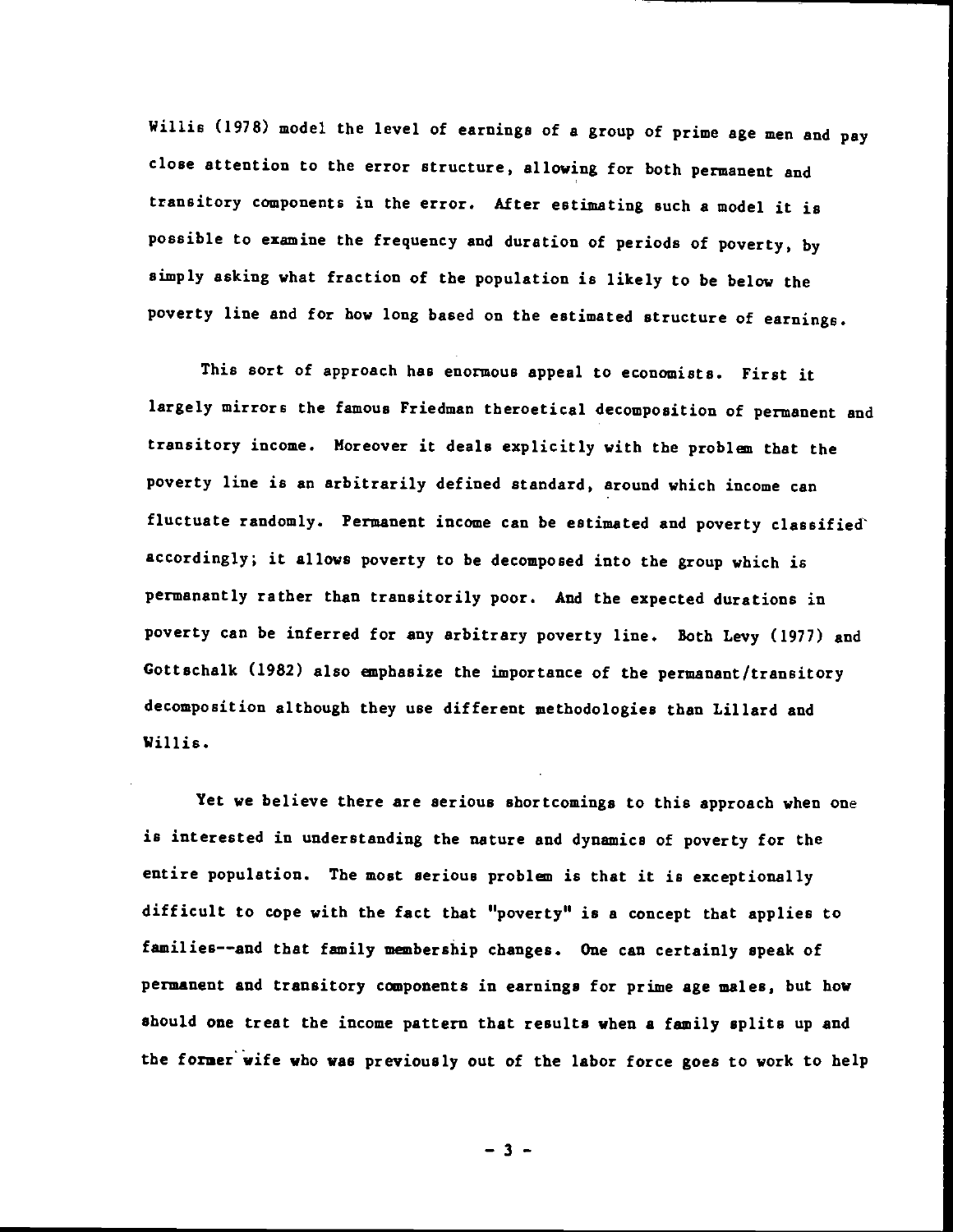support her children? Bow should one characterize changes in income and economic status caused by the household formation choices of young people who leave well—to—do homes and are poor for a period while they make the complete transition to the labor market? In principle the income of each family member could be modeled individually allowing for simultaneous influences from and to family structure and allowing for life cycle changes. In fact such models are exceptionally difficult to develop.

The notion of a permanent income is far more appropriate (or at least far easier to implement empirically) for able—bodied prime age males than it is for women, children, the elderly or the disabled. Both Lillard and Willis and Gottechalk limit their analyses to prime—age males, and Levy did not actually implement a permanent income model. In 1981, however, males aged 22—64 made up only 15.5 percent of the officially defined poor. (U.S. Bureau of the Census) The experience of the rest of the poor may not be well described by the permanent income notion.

Perhaps even more fundamentally, all deviations from permanent income tend to be treated as random and behaviorally equivalent in these models. Typically all "disturbances" in income lead to the same temporal path of income in the future. But all changes in family income are not likely to lead to the same sort of long run dynamics. The worker who is poor because he was temporarily laid off from his job is unlikely to have the same prospect of long term poverty as one who lost his job when he became disabled.

And quite often these disturbances are of great interest in their own right. Indeed if dynamics are being considered, it is the changes which

—4—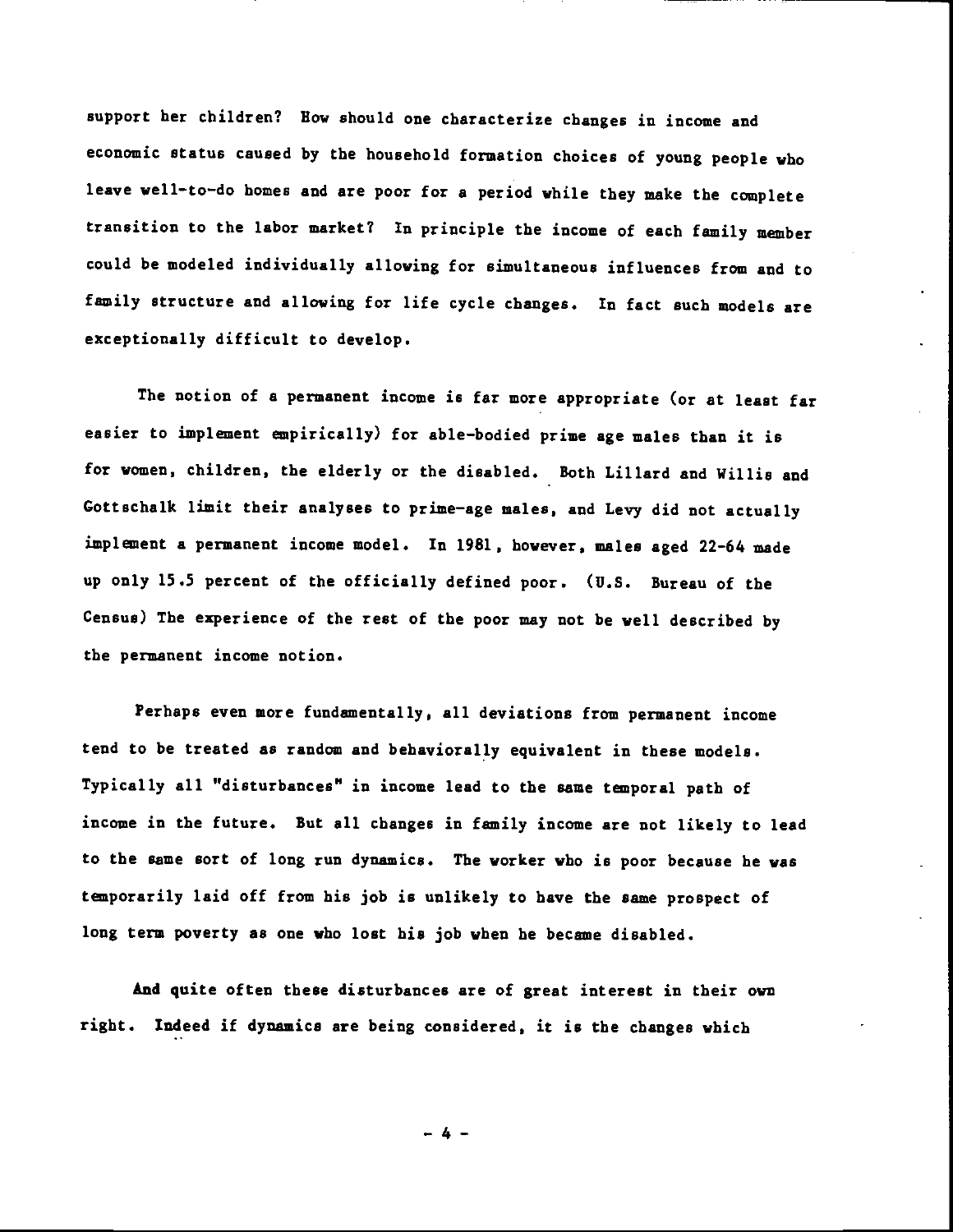really are the driving force. Presumably those interested in understanding poverty are very much interested in knowing what sorts of adverse events lead people into poverty, whether the duration of a poverty stay varies depending on how it began, and bow (if ever) families escape poverty. When the events leading into and out of poverty are themselves the source of a great deal of interest it seens strange and unfortunate to treat these as homogeneous and largely unobservable disturbance terms. Of course these could be modeled explicitly, but at great cost in complexity.

Another quite different approach has been adopted by Coe et al. (1982), Coe (1978), Rainwater (1982) and others. They look at the fraction of persons who are poor by some definition over a fixed time frame--typically eight or ten years. One can tabulate what fraction of persons were poor for say ten out of ten years, or five out of ten or one out of ten. The approach is very simple to use——it need involve no more than simple tabulation. Changing family structures cause no problans. The unit of analysis is typically the individual and his poverty status at any point in time and the poverty status of his or her family at that time. For purposes of tabulation it does not matter if poverty status changes because family structure changed or because income of a family changed.

The approach also has some of the appeal of methods based more explicitly on permanent income notions, because those who were transitorily poor will seemingly show up as people with very little poverty over the period, those who have very low permanent income will be poor for most of the period, and those whose incomes fluctuate back and forth across the poverty line will be the intermediate group.

—5—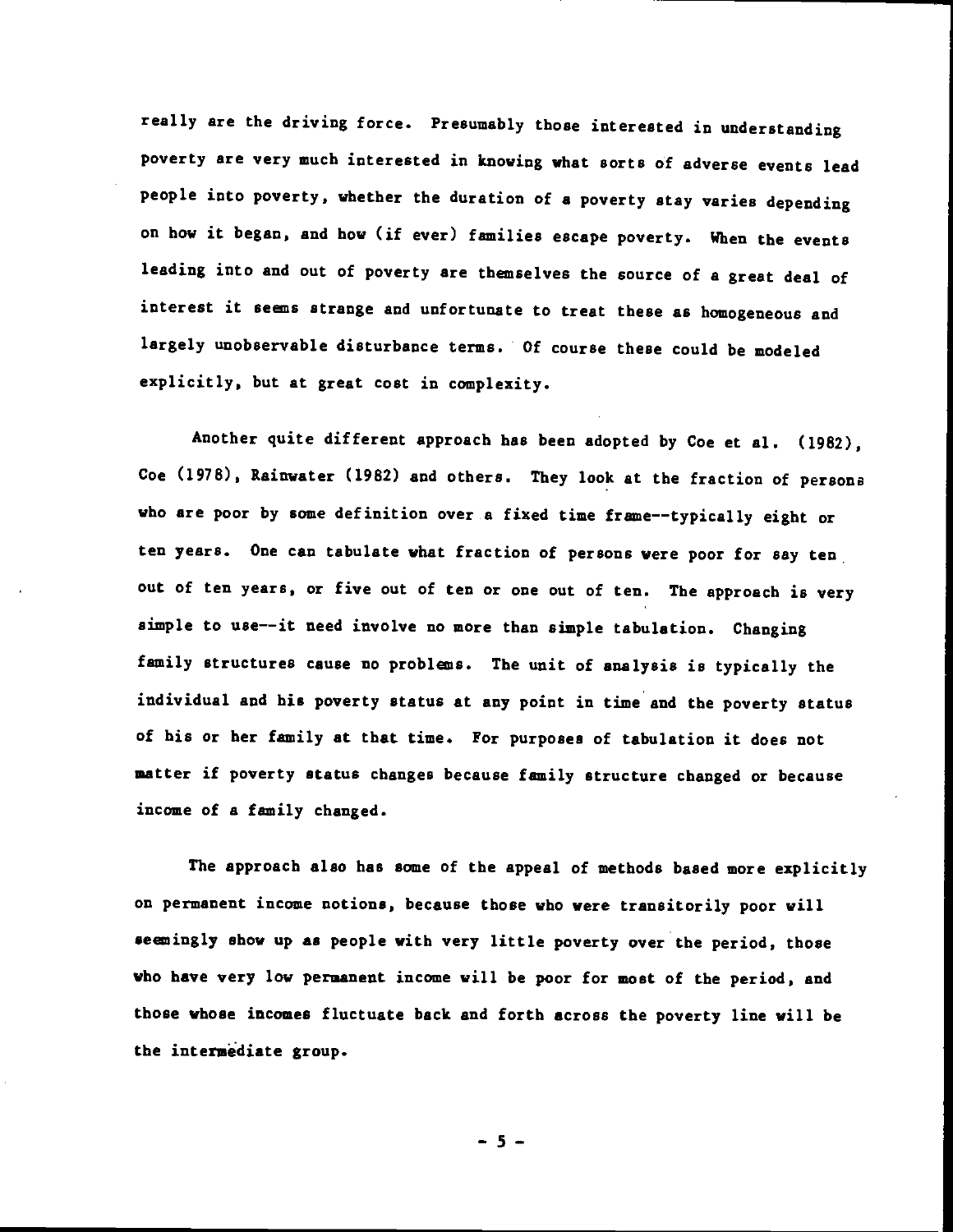But in this case again, no attention is focused on the events which lead people into and out of poverty. It is very difficult to trace processes whereby persons may gradually or suddenly escape from poverty. Perhaps even more importantly this method can leave a very misleading impression of the dynamics of poverty. Consider an extreme example.

Suppose all poverty occurs in spells lasting exactly ten years. If we were to ask what fraction of all persons who were poor over a ten year survey period were poor the entire time, only those people who happened to begin their spell in the first year of the survey would be counted. Those who began spells in the year prior or year after the survey began would have nine year episodes in the survey. Those who began nine years before or after the survey started would have one year episodes. Thus even though all spells lasted exactly ten years, because completed spells cannot be observed in the survey, one will find that roughly equal proportions of people were poor for one survey year, two survey years and so forth. Obviously any conclusion that only a small fraction of poor persons remained in poverty for a long time would be quite misleading.

We propose instead to model spells of poverty. While we acknowledge and address the problems caused by the crossing of an artificial threshold<sup>1</sup>, we think a spell approach provides a simple and compact way to understand the dynamics of poverty. An enormous advantage of using spells is the fact that information can be summarized in a highly comprehensible manner. Indeed

—6—

<sup>1.</sup> It is worth noting that nearly all logit or probit models use an artificial threshold to model behavior.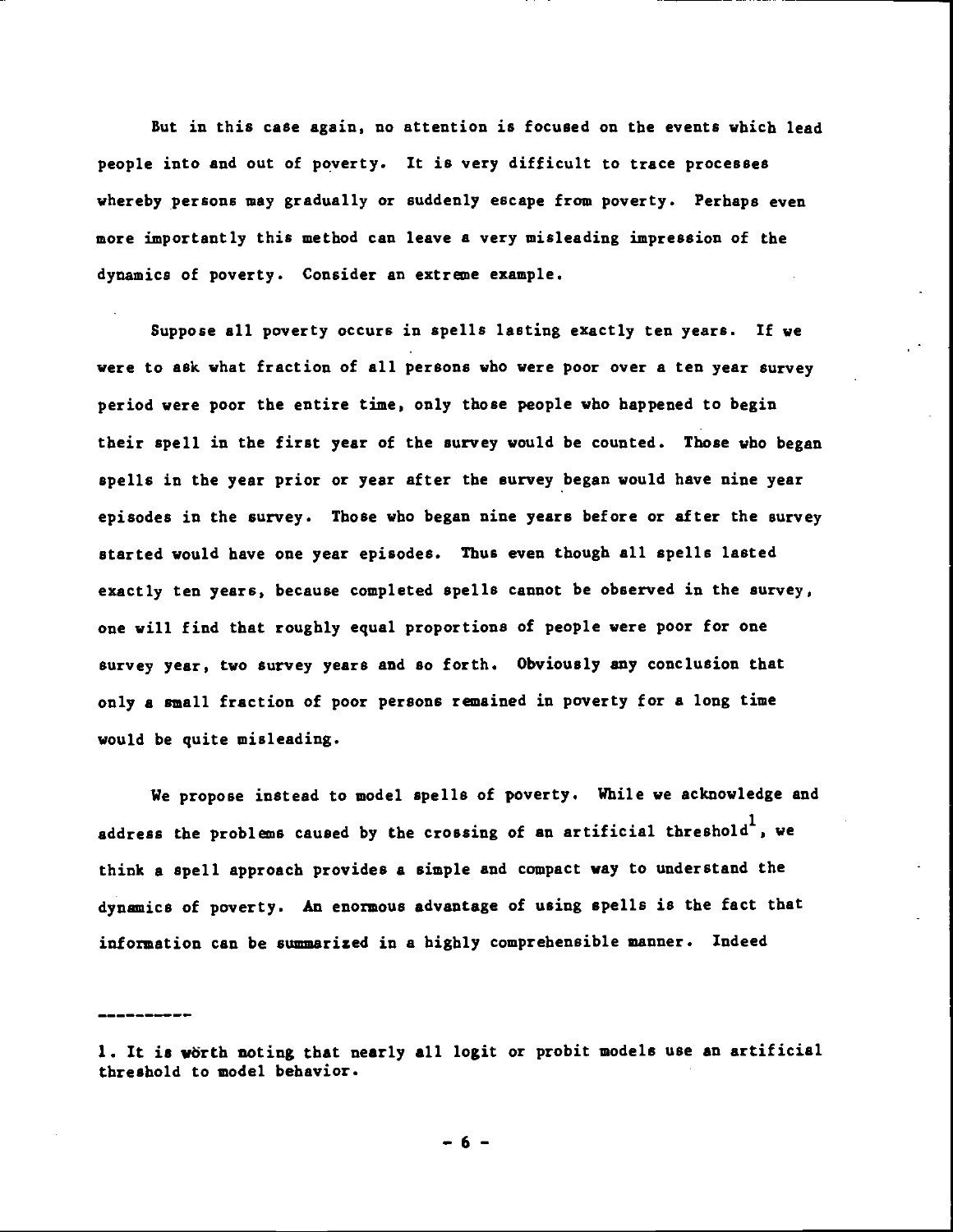Lillard and Willis and many others impose the artificial poverty line on their structurally estimated income dynamics, and report durations of spells and the probability of moving from poverty. All we propose is to examine those issues directly.

Other researchers have looked at movements into and out of poverty, both to estimate the amount of movement and to examine the characteristics of those who do and do not move. Hill (1981) and Levy (1977) have calculated exit probabilities for those who enter and exit from poverty. Boskin and Nold (1975), Hutchins (1981), Plotnick (1983), and Wiseman (1976) have explored movements on and off of welfare.

We follow this line of research, and extend it in three ways: by looking at a variety of distributions, by allowing for duration dependent exit probabilities, and by identifying beginning and ending events. None of the research that we know of has reported the full set of distributions that are important for understanding the dynamics of poverty: completed spell distributions for people beginning a spell of poverty and for those poor at a point in time; and the uncompleted spell distribution for people poor at a point in time. The importance of the distinctions between these distributions has been emphasized by several scholars. Kaitz (1970), Salant (1977), Clark and Summers (1979) and Akerloff and Main (1982), for example, have pointed out that while most people who become unemployed are in that state for only a short period of time, the bulk of unemployment is long term. As we explain in our next section, we believe these distinctions are important for understanding poverty as well.

—7—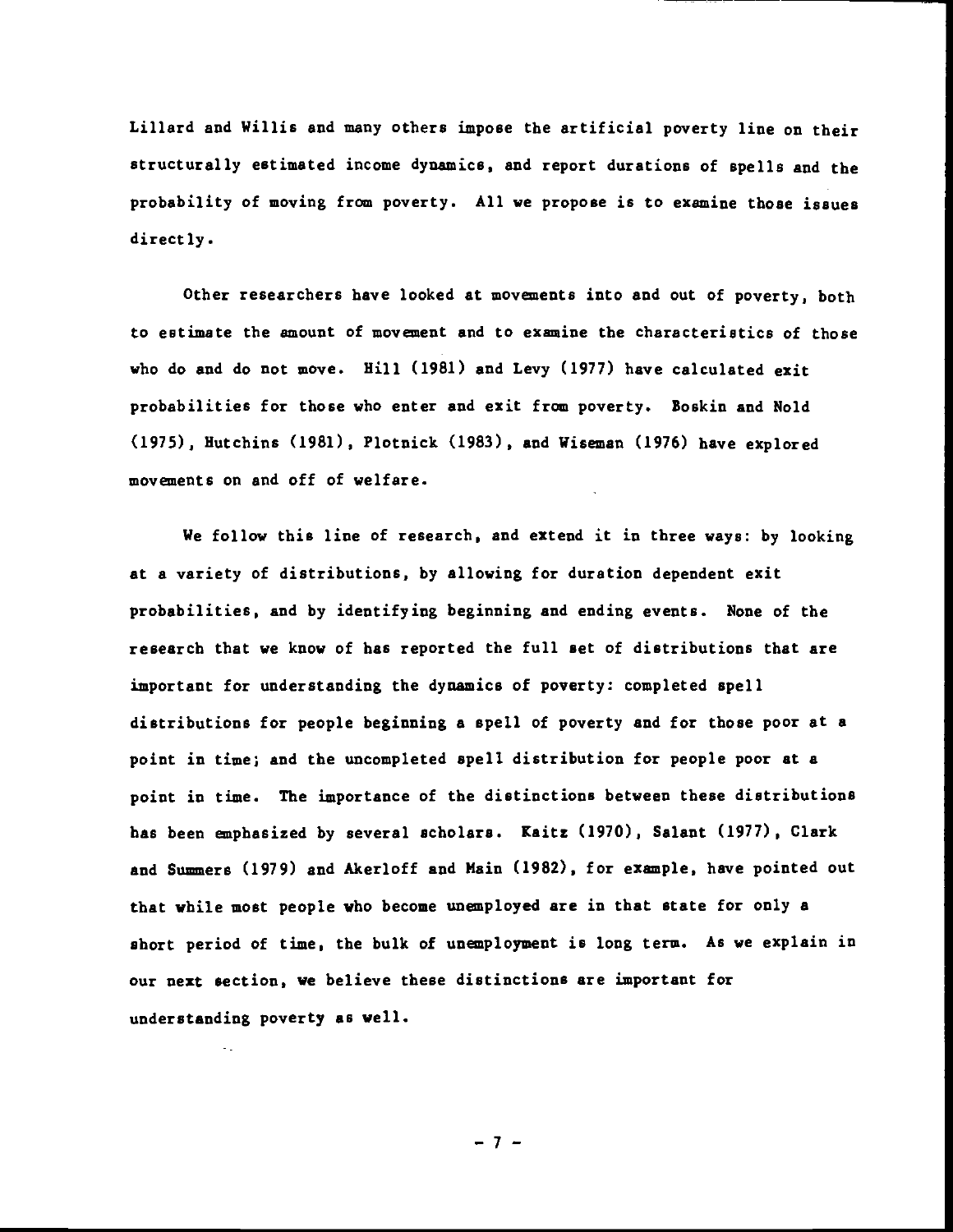Moreover, little of the research on flows into and out of poverty has looked explicitly at differences in exit probabilities by time in poverty. Levy (1977) reported no differences in exit probabilities over time, but his analysis included all the people poor in his beginning year, regardless of bow long they had been poor before being observed. It is thus not a clear representation of what happens over the course of a spell of poverty. Much of the research on movements on and off of welfare, for example Plotnick's (1983) event history analysis, as well as Hutchins (1981) and Wiseman (1976) assumes constant exit probabilities. It's worth noting that a permanent income type model predicts that exit probabilities will decline with duration (because those who are temporarily poor will leave early, leaving behind those who will never exit.)

Finally, there has been little research on the events associated with movements into and out of poverty. Levy (1977) and Gottschalk (1982), for example, dismiss the importance of family composition changes, noting that most people do not change their family composition very often and that most income changes are not associated with family compositions changes. While this is true generally, we do not believe it is so true for the poverty population, especially looking over rather long periods of time, and thus deal with it here as an important topic for empirical investigation. A key innovation of this study is our characterization of the events which lead to the beginnings and endings of spells of poverty.

—8—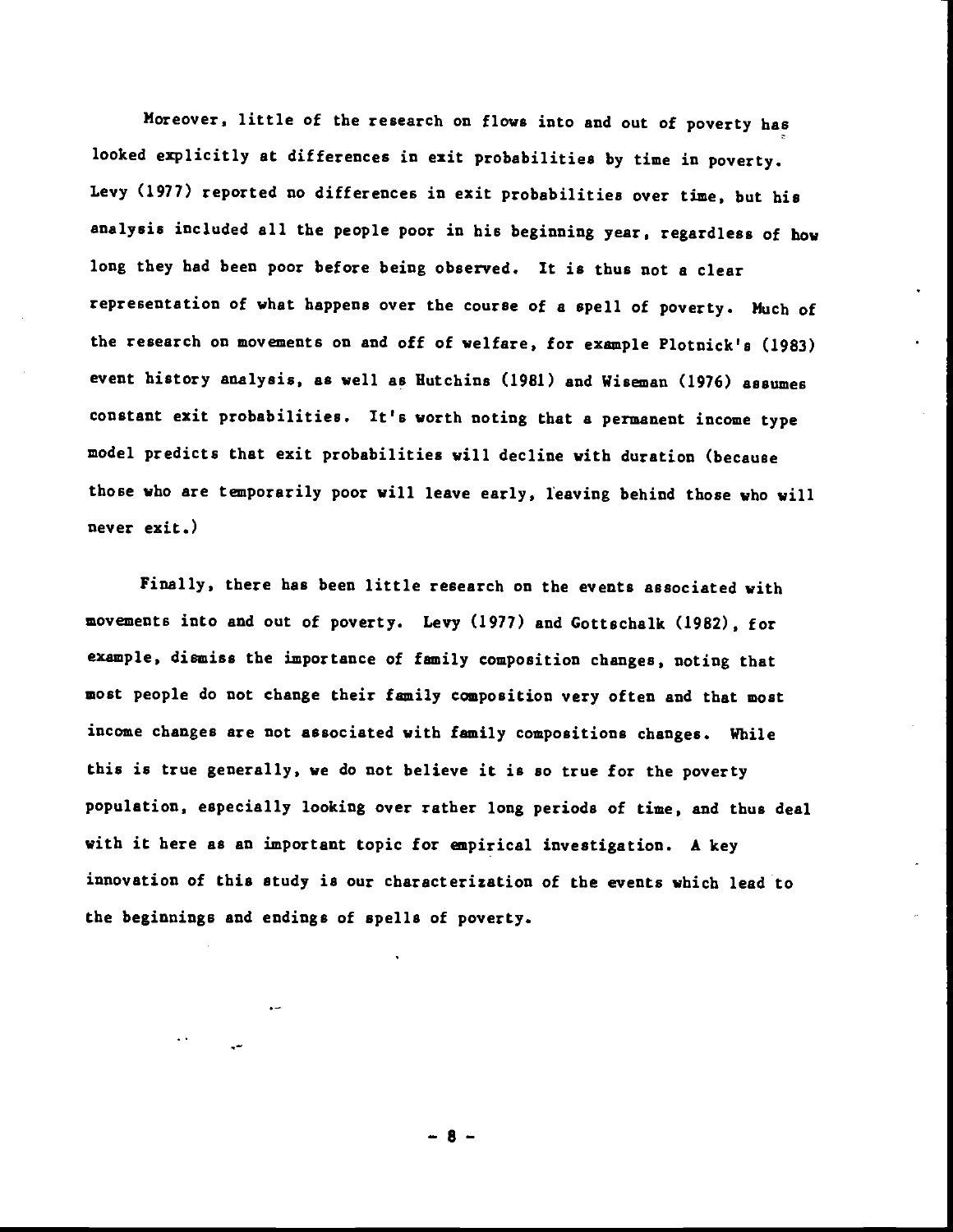### Me thodo logy

The ideal methodology for examining durations of spells of poverty and the characteristics of spells of various lengths would utilize an extremely large data set covering a very long period of time. With such a data set, one could simply tabulate the actual distribution of completed spells for people who began a spell in some previous year long in the past. One could also tabulate the distribution of completed spells for those people poor at some point of time in the past.

Unfortunately, such a data set does not exist. The data we used, from the Panel Study of Income Dynamics, are the best available for examining poverty dynamics, since data collection has been going on since 1968, since the original study design oversampled low income households and thus generated reasonable sample sizes, and since detailed income data were collected each year.<sup>2</sup> We had, however, only ten years of usable data for studying poverty dynamics. To make full use of the data, our analyses are based on exit probabilities tabulated from the data, which were then used to derive the various distributions we report.

Our basic methodology for estimating the durations of spells of poverty has three parts. We first identify "spells"——continuous periods during which income falls below the poverty line. We then calculate exit probabilities (or

2. The P5Th is described in detail in Survey Research Center, 1983.

—9—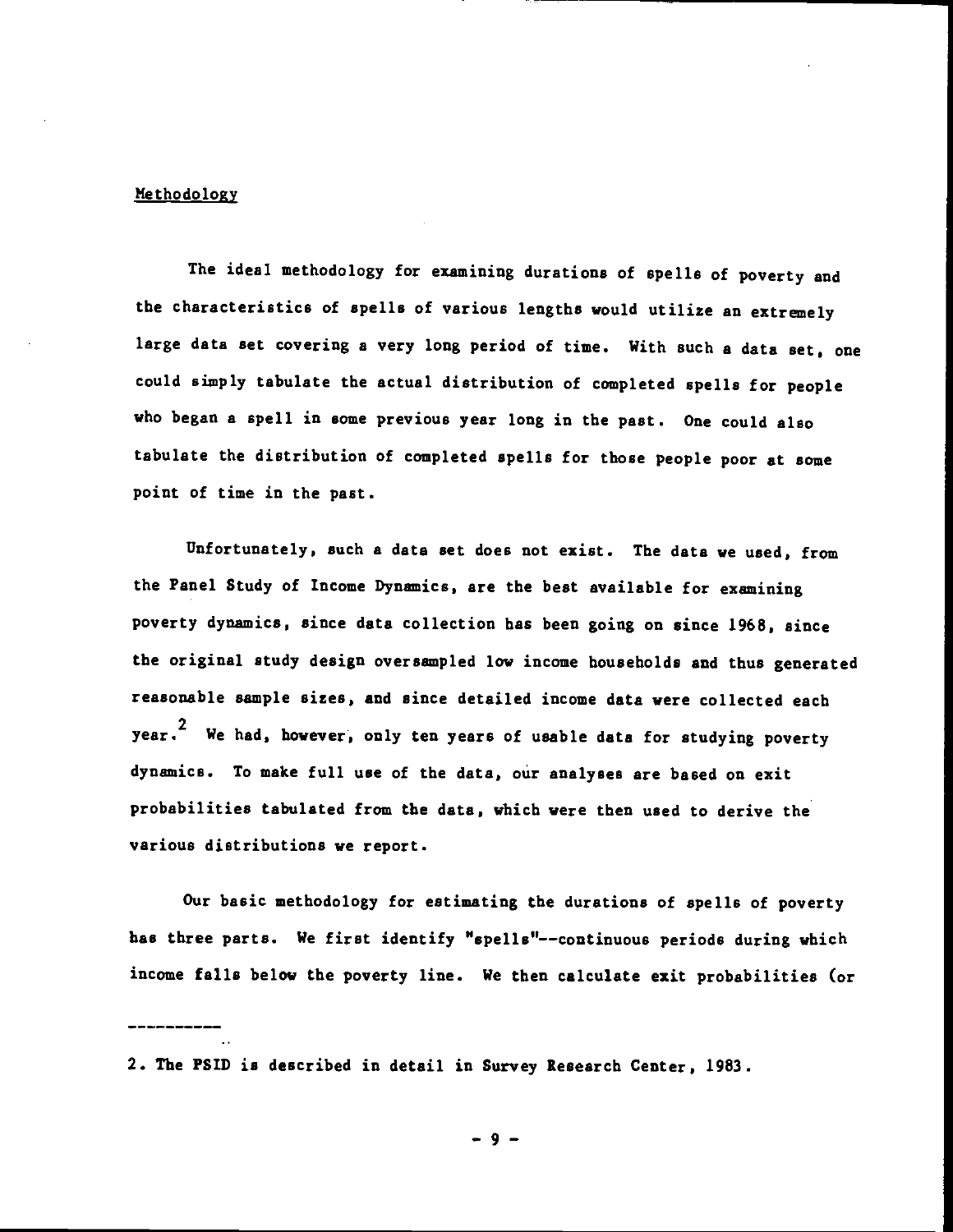hazard functions, or death rates) by year, and then use exit probabilities to generate distributions of spell lengths for new spells, and for completed and uncompleted spells observed at a point in time.

Definition of spells. We first defined poverty in each given year as income below a needs standard calculated on the basis of household size. We included all cash transfers in the definition of income but excluded in—kind transfers as is done in the standard poverty definitions. The PSID provides a need standard that is essentially equivalent to that used by the Census Bureau and OMB in calculating poverty. However, largely because the PSID finds more income than the Current Population Survey, the reported poverty rate is lower in PSID data. In order to make our figures comparable to the published figures we inflated the needs standard by 1.25. Using the uninflated definition changes our results very little. It leaves us with slightly smaller sample sizes and slightly shorter spells of poverty.

In all of our tabulations we excluded persons who began a spell of poverty after they turned 65. The PSID tape we used has one unfortunate feature: persons who die at some point in the sample period are excluded from the sample even for the years when they were alive, It was impossible for us to track people who ended a spell of poverty when they died. Thus we used the over 65 exclusion.

Normally, we defined a spell of poverty as beginning in the first year that income was below the poverty line after having been above it, and as ending when income was above the poverty line after having been below. The problem as we have noted already is that unlike employment or even welfare

 $-10 -$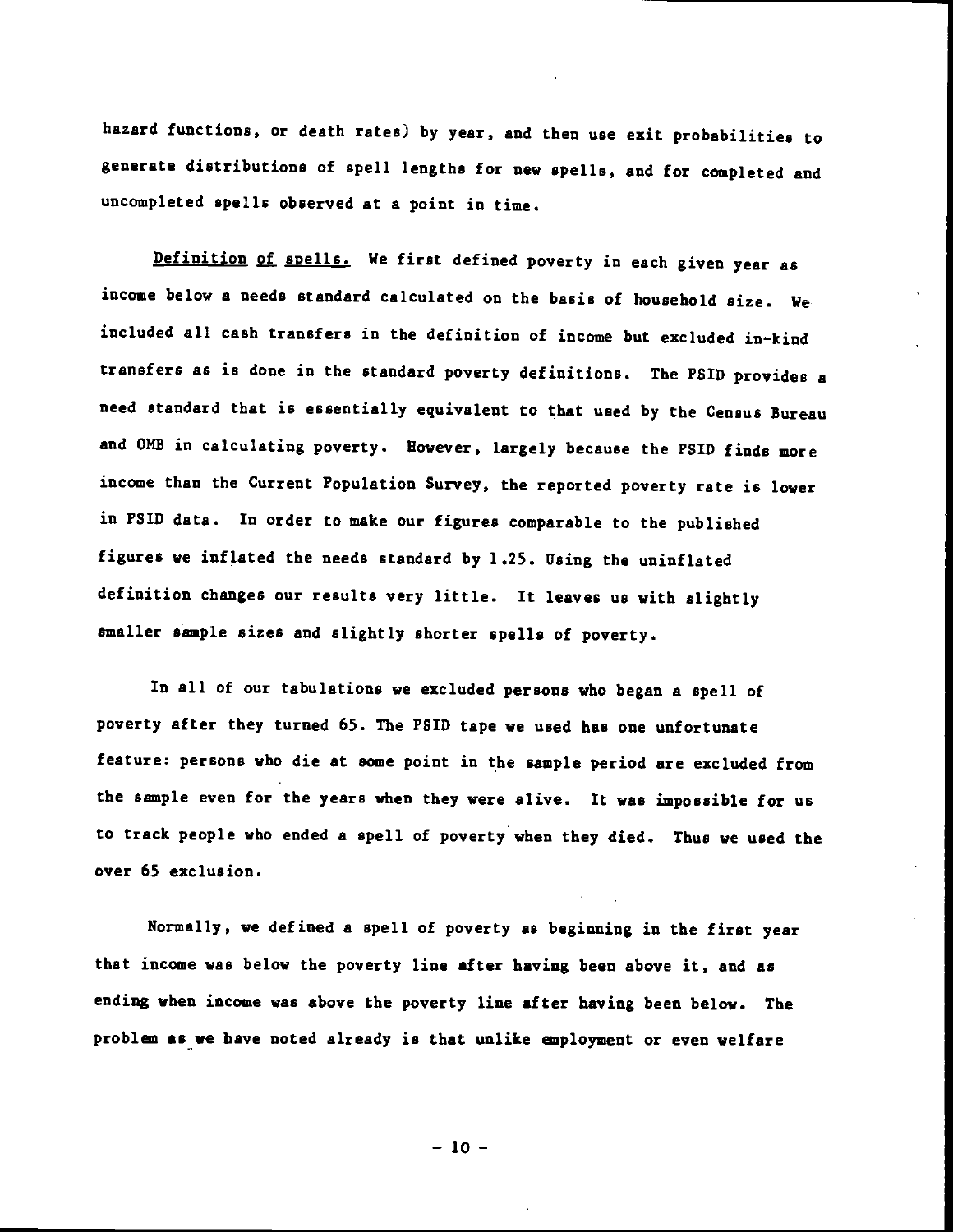use, poverty is not a clear cut state. The poverty line is an arbitrarily defined concept, and small "random" changes in income can move people across the line, creating a "spell" even though no change of any significance to the individual involved has occurred. Moreover, any sort of measurement error can cause a false beginning or end.

Yet the spell concept has so many advantages that we chose to make some simple adjustments for pure randomness or measurenent error. One year spells either into or out of poverty were eliminated if they either began or ended with an income change that was less than one half the needs standard. No spell lasting more than one year was affected. This adjustment had very little impact on the number of people ever poor. We reduced the number of persons who were ever—poor in our sample by only 5.5 percent by eliminating these short (one year) spells of poverty. It did help to reduce the number of multiple spells among the ever-poor. Without the adjustment, 36 percent of the ever—poor had multiple spells over the nine—year sample period, while with the adjustment 21 percent did.

Calculation of exit probabilities. The exit probabilities reported in our various tables were calculated by combining years of data from the PSID. We used data on all spells for which we observed beginnings, whether or not we also observed endings. The exit probabilities are based on beginnings and continuations summed over all years. For example, the exit probability for the first year of a spell is based on data for all the spells of poverty that began between 1970 and 1978. (Data limitations and several features of our methodology precluded the use of 1968 and 1969 data.) The exit probability for the second year is based on all the spells for which a second year was

 $-11 -$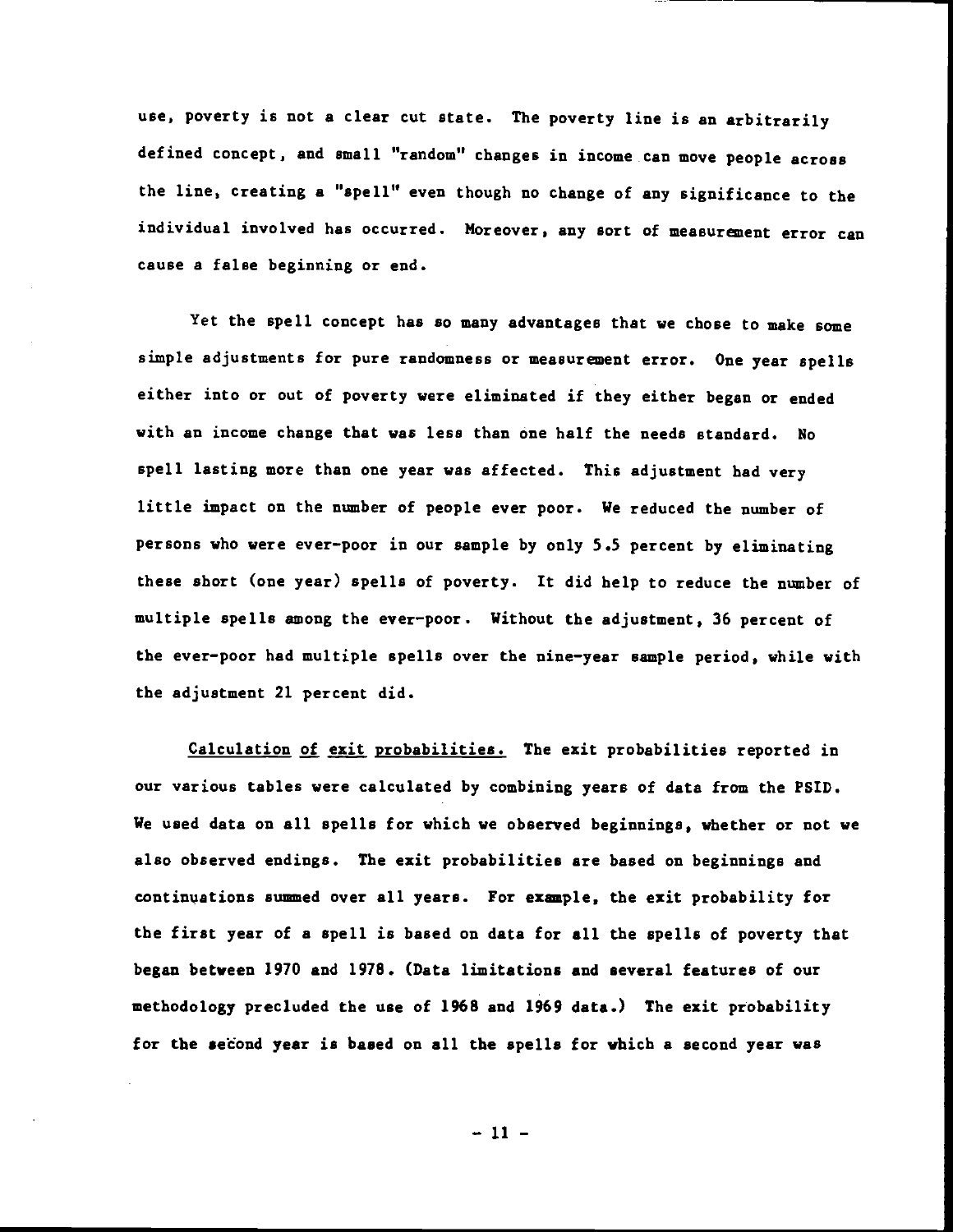observed: such spells could have begun in any year between 1970 and 1977.

This procedure means that the sample sizes for calculating exit probabilities for the first several years are quite large. After that, they become smaller and less reliable. Because we have only eight years of data that are usable for calculating poverty spells in the panel study, we can only calculate exit probabilities for eight years. Obviously some spells last longer than that, so we need estimates of exit probabilities in later years in order to calculate realistic distributions. We assumed that the exit probabilities for years nine and beyond were stable and approximately equal to the calculated exit probabilties for years six through eight. We also assumed, primarily for ease of calculation, that no spells lasted longer than 30 years.

Beginning and ending events. For all spells for which we observed a beginning or an ending, we attenpted to identify a beginning or ending event. We first looked for a significant family structure change--defined as a case where the head of household changed--within the past two years.<sup>3</sup> If such a family structure change had occurred, we associated the beginning or ending to that event. Although other factors may have simultaneously changed which accounted for a family's movement into or out of poverty, we felt that the change of headship is significant enough to warrant its special treatment. Indeed many behavioral changes which might account for a higher or lower level of family income may be the direct result of the headahip change as in the

<sup>3.</sup> Because family structure is defined at the time of the survey whereas income is reported for the previous year, it is possible that income changes would not show up until the year after a family atructure change is observed.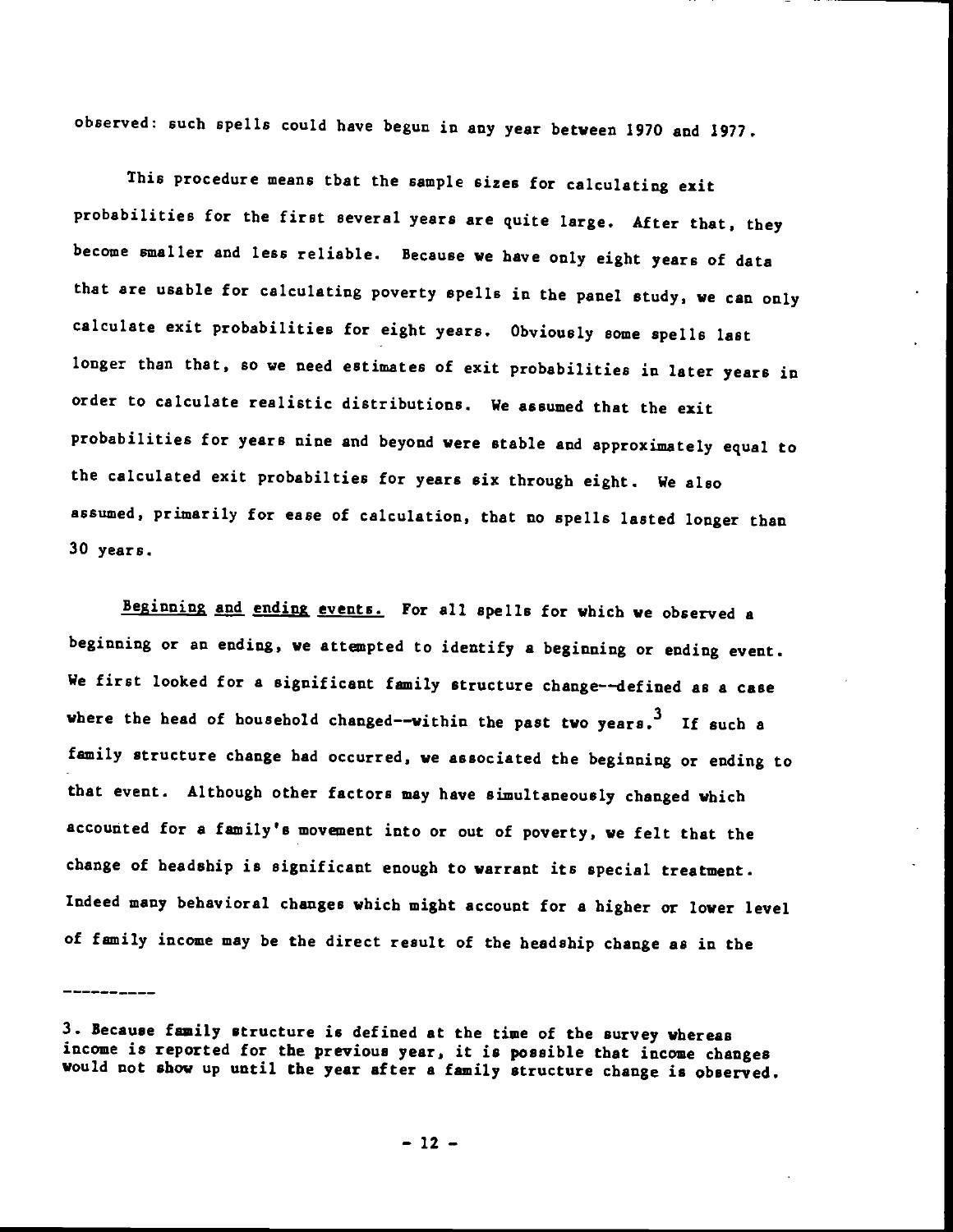case where a family breakup forces a woman to quit working.

In families where there had been no headship change, we determined whether the change in the income/needs ratio was more influenced by the income numerator or by the needs denominator. Needs dominated changes were rare and they were typically brought about by the birth of children or by the departure of members from the household. The remaining changes were income changes. To further classify these we looked to see which component of family income changed the most: head's earnings, wife's earnings, others' earnings, or transfer income.

## Exit Probabilities

Table 1 displays the exit probabilities derived from the PSID, the sample sizes and standard errors. It is clear that the longer a person has been poor, the less likely it is that he or she will escape poverty. The probability of exiting poverty declines as time in the poverty spell increases. If a person is in the first year of a spell of poverty, the odds of exiting are 0.41. If she is in the fourth year, however, the odds of exiting have fallen to 0.16. These declines could come about for either of two reasons. One possibility is that poverty itself makes it more difficult to leave. Long spells of poverty may, for example, make it increasingly difficult to get the kind of jobs that generate income above the poverty line.

A seéànd possibility is that declining exit probabilities are simply a

 $-13 -$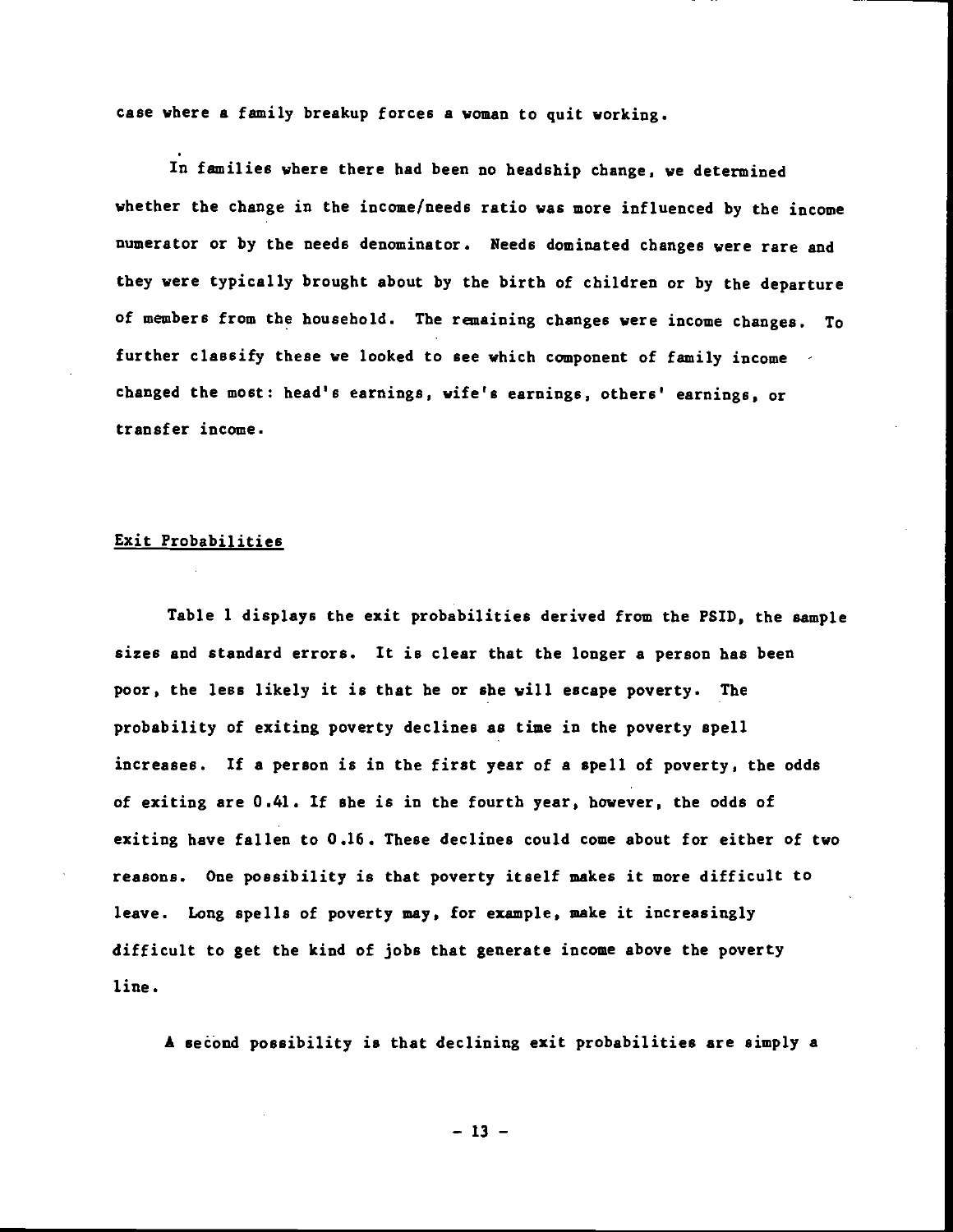| TABLE 1                           |  |
|-----------------------------------|--|
| Poverty Spell Exit Probabilities  |  |
| Sample Sizes, and Standard Errors |  |
| by Length of Spell to Date        |  |

| Length of Spell<br>to Date<br>$\mathbb{R}^{\mathbb{Z}^2}$ | Exit<br>Probability | Standard<br>Error | Sample<br>Size |
|-----------------------------------------------------------|---------------------|-------------------|----------------|
| l year                                                    | 0.410               | 0.010             | 4754           |
| 2 years                                                   | 0.297               | 0.011             | 2852           |
| 3 years                                                   | 0.247               | 0.013             | 1781           |
| 4 years                                                   | 0.162               | 0.013             | 1179           |
| 5 years                                                   | 0.132               | 0.017             | 780            |
| 6 years                                                   | 0,146               | 0.020             | 521            |
| 7 years                                                   | 0.070               | 0.013             | 364            |
| 8 years                                                   | 0.143               | 0.038             | 288            |
| $9-29$ years                                              | $0.150*$            | --                | --             |
| 30 years                                                  | $1.000*$            |                   | دن دی          |

\* Value assumed

 $\ddot{\phantom{a}}$ 

Probabilities and standard errors are derived from the Panel Study of Income Dynamics and are weighted.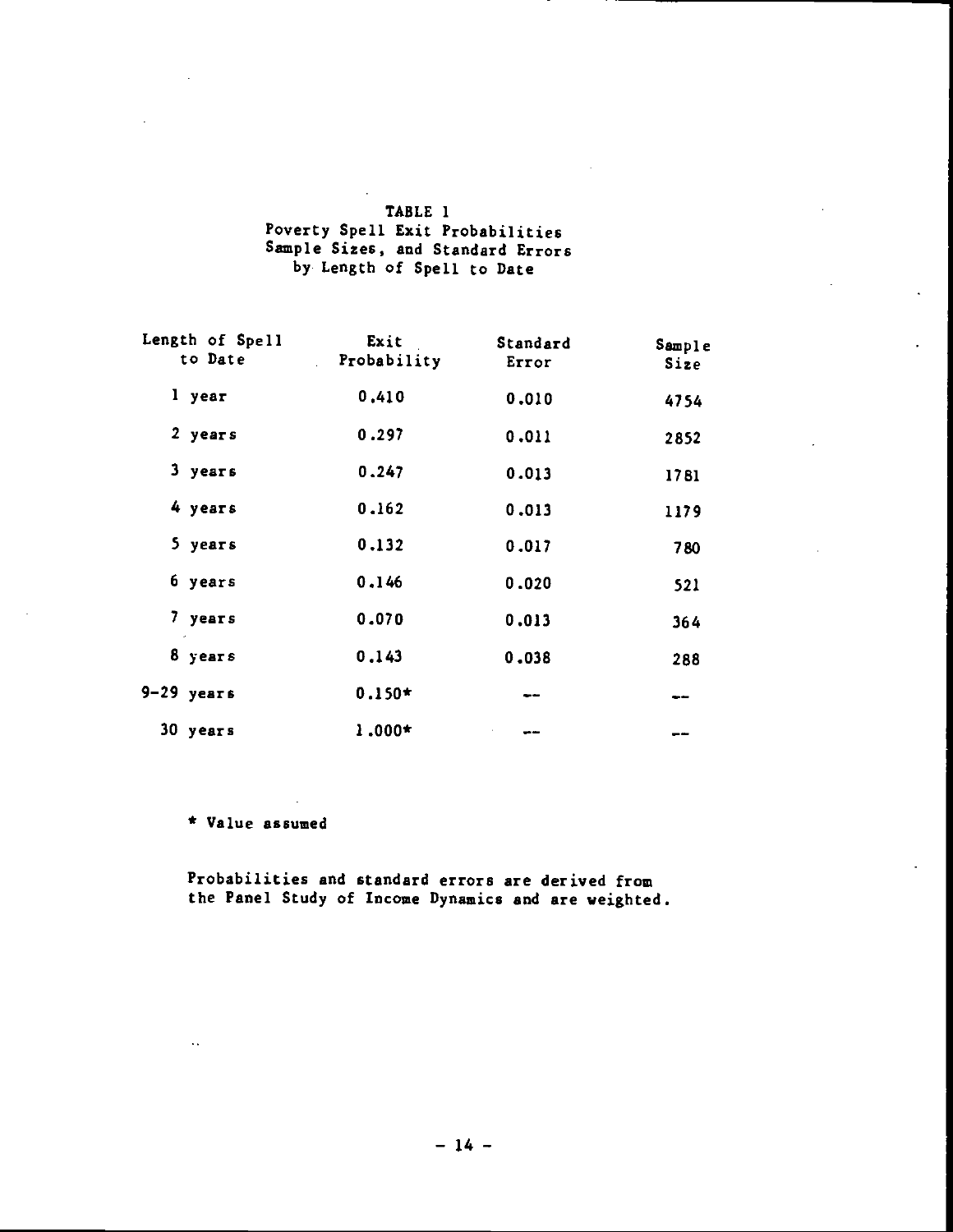result of the heterogeneity of the poverty population. People who are "long—termers" may be different in various ways from people who are poor only a short tine. Their exit probabilities are always low, no matter how long or short a time they have been poor. As time goes on, people with these long—termer characteristics make up a larger and larger proportion of the poverty population. An interpertation consistent with the permanent income context would be that those with temporarily low incomes are gradually selected out leaving only those who are permanently poor. Without imposing functional form assumptions on these data it is virtually impossible to decompose the extent to which declines in exit probabilities reflect heterogeneity or "duration dependence".

One important conclusion which follows directly from these exit probabilities is that persons who have been poor for three years are far less likely to escape poverty. Some 59 percent of those persons just beginning a spell of poverty will exit within two years. But only 27 percent of those who have been poor for three years will escape within the next two.

With these exit probabilities, we can say quite a bit more about the dynamics of poverty. As we noted earlier, however, in order to make such calculations exit probabilities had to be assumed for years beyond the maximum eight years we could observe. We chose to use .15 in all our calculations. This number seems extremely conservative to us. The true probabilities are below .15 in the fifth, sixth, seventh, and eighth years of spells. And it is reasonable to believe that these probabilities continue to fall. If so, the results we report would be even more dramatic.

— 15 —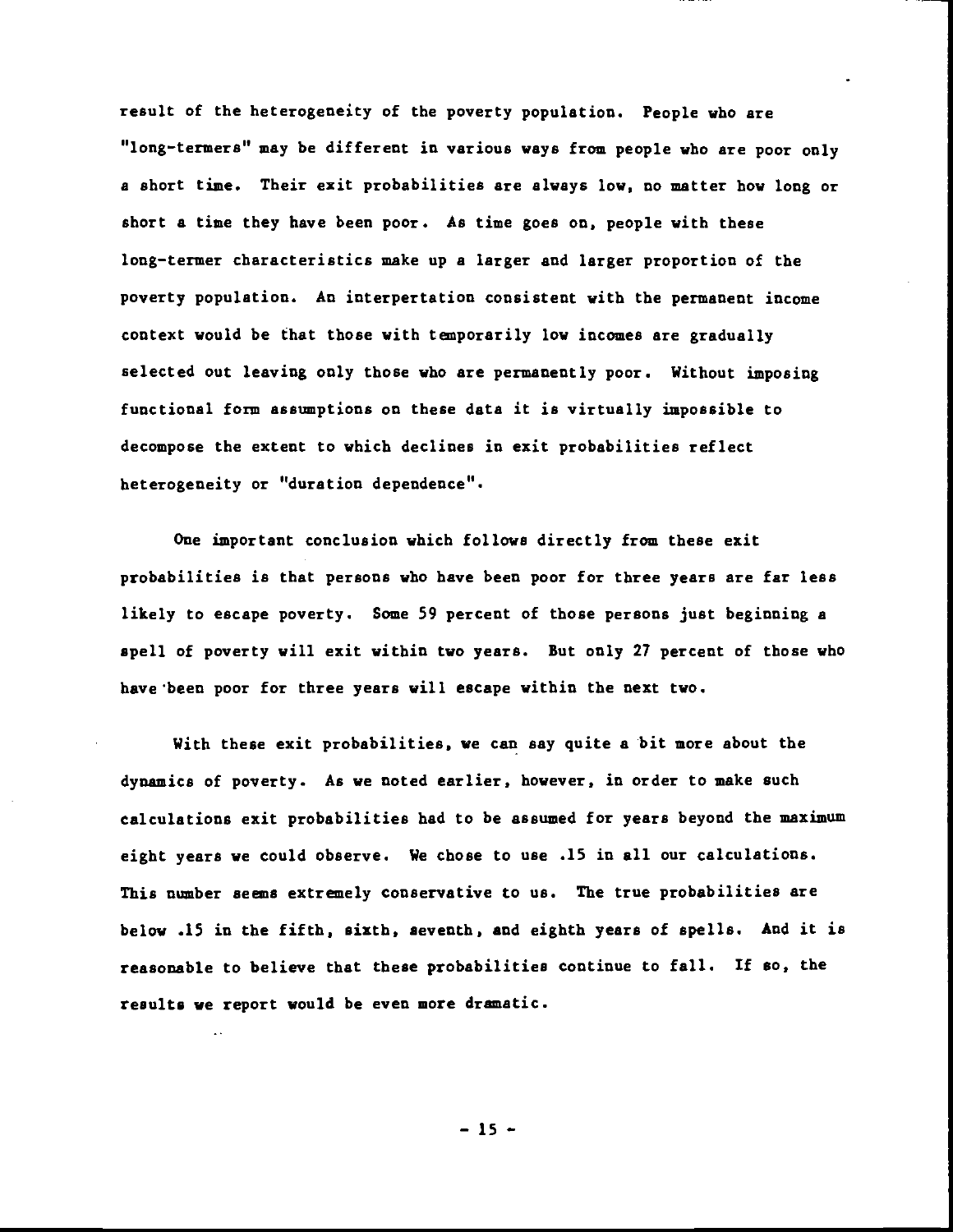## Calculation of Distributions

If the probability that a person who has been poor for t years will not be poor in the next year is given by the exit probability  $p(t)$ , then three important distributions are easily derived.

Let  $D(t)$  describe the fraction of people who have spells which last exactly t years. Then

$$
D(1)=p(1)
$$
  
\n
$$
t-1
$$
  
\n(1) 
$$
D(t)=p(t)[1-\sum D(j)]
$$
 for t>1  
\n
$$
j=1
$$
  
\nwhere T is maximum length of spells

The first term in equation (1) is simply the exit probability, the second is the fraction surviving to year  $t-l$ .

The distribution of completed spells at a point in time is also relatively easy to derive provided one assuaes a no growth steady state. If  $F(t)$  gives the fraction of all persons on the program at a point in time who will be poor for exactly t years, then

$$
(2) \qquad F(t)=tD(t)/\sum_{j=1}^{\infty}D(j)
$$

Finally the distribution of uncompleted spells for persons poor at a point in tine, G(t), is derived by calculating the fraction of persons who began spells t years earlier who would still be on the program (and

 $-16 -$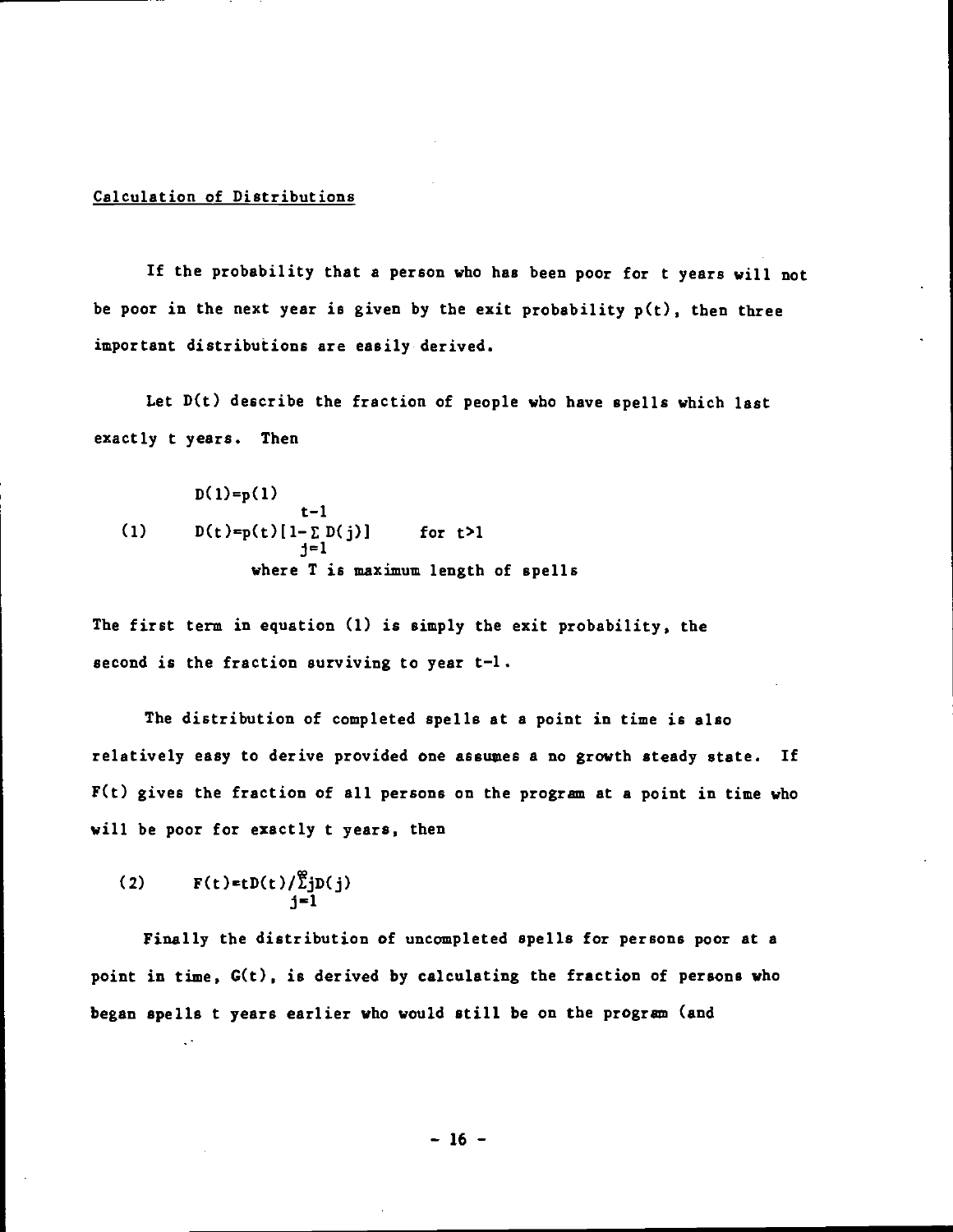renormalizing) assuming a steady state.4

(3) 
$$
G(t) = [1-\sum_{j=1}^{t-1} D(j)] / \sum_{s=1}^{\infty} [1-\sum_{k=1}^{s-1} D(k)]
$$

These three distributions offer considerable insights into the persistence of poverty.

## The Persistence of Poverty

----------------

Just how long does poverty (or unemployment or welfare receipt or employment) last? The answer depends on how the question is asked. More specifically, the answer depends on whether we are interested in the group of people who ever enter poverty or the group that is poor at a point in tine. A non—poverty example can help make the point.

Consider the situation in a typical hospital. Most of the persons admitted in any year will require only a very short spell of hospitalization. But a few of the newly admitted patients are chronically ill and will have extended stays in the hospital. If we ask what proportion of all admissions are people who are chronically ill, the answer is relatively few. On the other hand, if we ask what fraction of the hospital's beds at any one time are occupied by the chronically ill, the answer is much larger. The reason is

<sup>4.</sup> The time period is somewhat more troublesome in calculating uncompleted spell distributions. Because spells can begin at any time throughout a year. t represents the fraction which have lasted between t—l and t years. This fact is important in calculating the mean duration of uncompleted spells, but it causes no real confusion otherwise.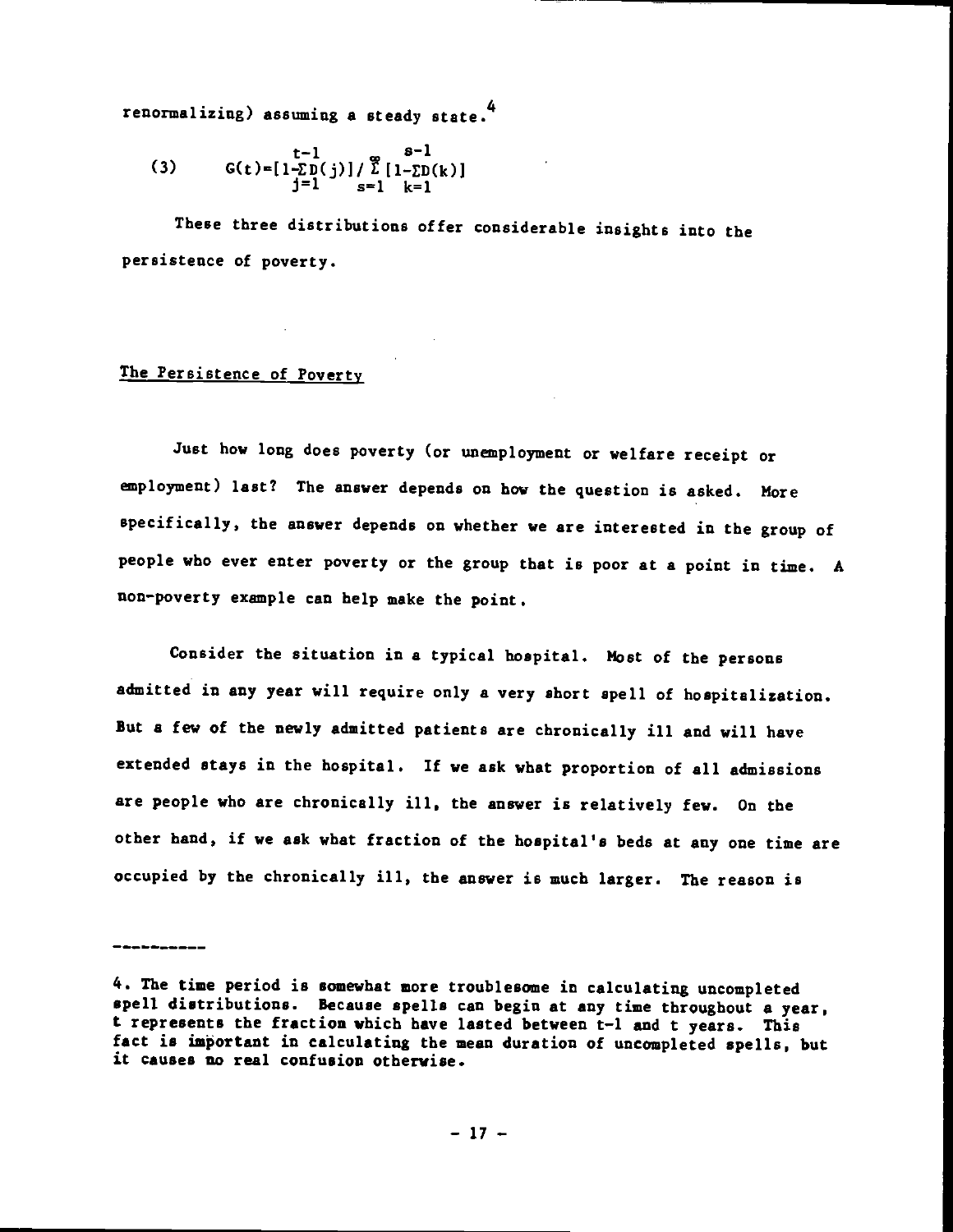simple. Although the chroncially ill account for only a small fraction of all admissions, because they stay so long they end up being a sizable part of the population in the hospital and they consume a sizable chunk of the hospital's beds and other resources.

The same basic lesson applies to poverty. Only a small fraction of those who enter poverty in any given year will be chronically poor. But people who will have long spells of poverty represent a sizable portion of the group we label "the poor" at any one point in time.

The point comes out vividly in the distributions in Table 2, which are all derived from the exit probabilities reported in the previous table. Column 1 corresponds to admissions in our hospital example. It shows the prospective distribution of completed spells of poverty for those just beginning a spell; i.e., for those who were not poor (or not born) last year but who are poor this year. Here we see that most spells of poverty are indeed quite short. Nearly 40 percent end within one year and two-thirds are over within three years. Only 15 percent last longer than eight years.

Column 2 reports the distribution of completed spells for persons who are poor at a particular point in time, assuming the number and distribution of new spells is constant over time. It is comparable to reporting prospective completed hospital stays for all those now in the hospital as opposed to those

<sup>5.</sup> This assumption of no—growth steady state is not unreasonable for the period of time we are looking at. The number of beginnings of spells of poverty in the PSID sample was relatively constant from 1968 to 1979. The poverty rate for the general population, as reported by the Current Population Reports, was 12.8 percent in 1968 and 13.0 percent in 1979, with year to year differences mostly reflecting the business cycle.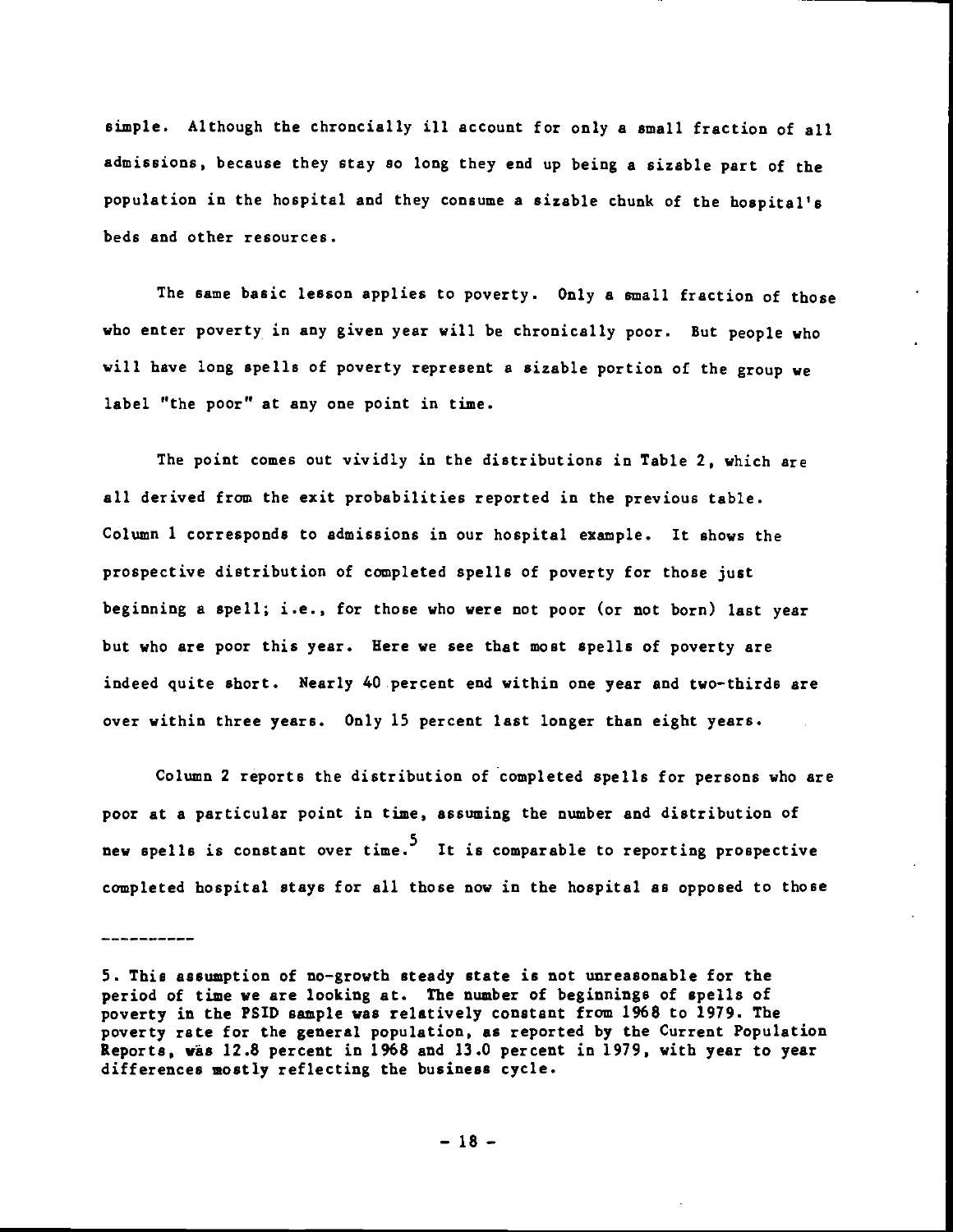| TABLE 2                                                                                 |  |
|-----------------------------------------------------------------------------------------|--|
| Distributions of Completed and Uncompleted<br>Spells of Poverty for Non-Elderly Persons |  |
|                                                                                         |  |

 $\sim 10^7$ 

 $\sim$ 

 $\sim 10$ 

 $\mathcal{L}_{\mathcal{L}}$ 

 $\sim 10^{11}$  km  $^{-1}$ 

 $\langle \varphi_{\star} \rangle$ 

 $\cdots$ 

| <b>SPELL</b><br>LENGTH      | <b>PERSONS</b><br><b>BEGINNING</b><br>A SPELL | PERSONS POOR AT                                                                                                     | A POINT IN TIME* |
|-----------------------------|-----------------------------------------------|---------------------------------------------------------------------------------------------------------------------|------------------|
| IN Property<br><b>YEARS</b> | (1)                                           | $(2)$ $(3)$<br>completed completed uncompleted<br>spell spell spell spell<br>distribution distribution distribution |                  |
| $\mathbf{1}$                | 41.1                                          | 9.7                                                                                                                 | 23.6             |
| $\overline{2}$              | 17.5                                          | 8.3                                                                                                                 | 13.9             |
| $\overline{\mathbf{3}}$     | 10.2                                          | 7.2                                                                                                                 | 9.8              |
| 4                           | 5.1                                           | 4.8                                                                                                                 | 7.4              |
| 5                           | 3.4                                           | 4.1                                                                                                                 | 6.2              |
| 6                           | 3.3                                           | 4.7                                                                                                                 | 5.3              |
| $\overline{7}$              | 1.4                                           | 2.2                                                                                                                 | 4.6              |
| 8                           | 2.6                                           | 4.9                                                                                                                 | 4.2              |
| OVER 8                      | 15.4                                          | 54.2                                                                                                                | 25.1             |
|                             | TOTALS 100.0 100.0 100.0                      |                                                                                                                     |                  |
|                             | Average 4.2 11.0                              |                                                                                                                     | 5.5              |

Table derived from exit probabilities reported on TABLE 1 \* Distributions derived assuming no growth steady state

 $\ddot{\phantom{a}}$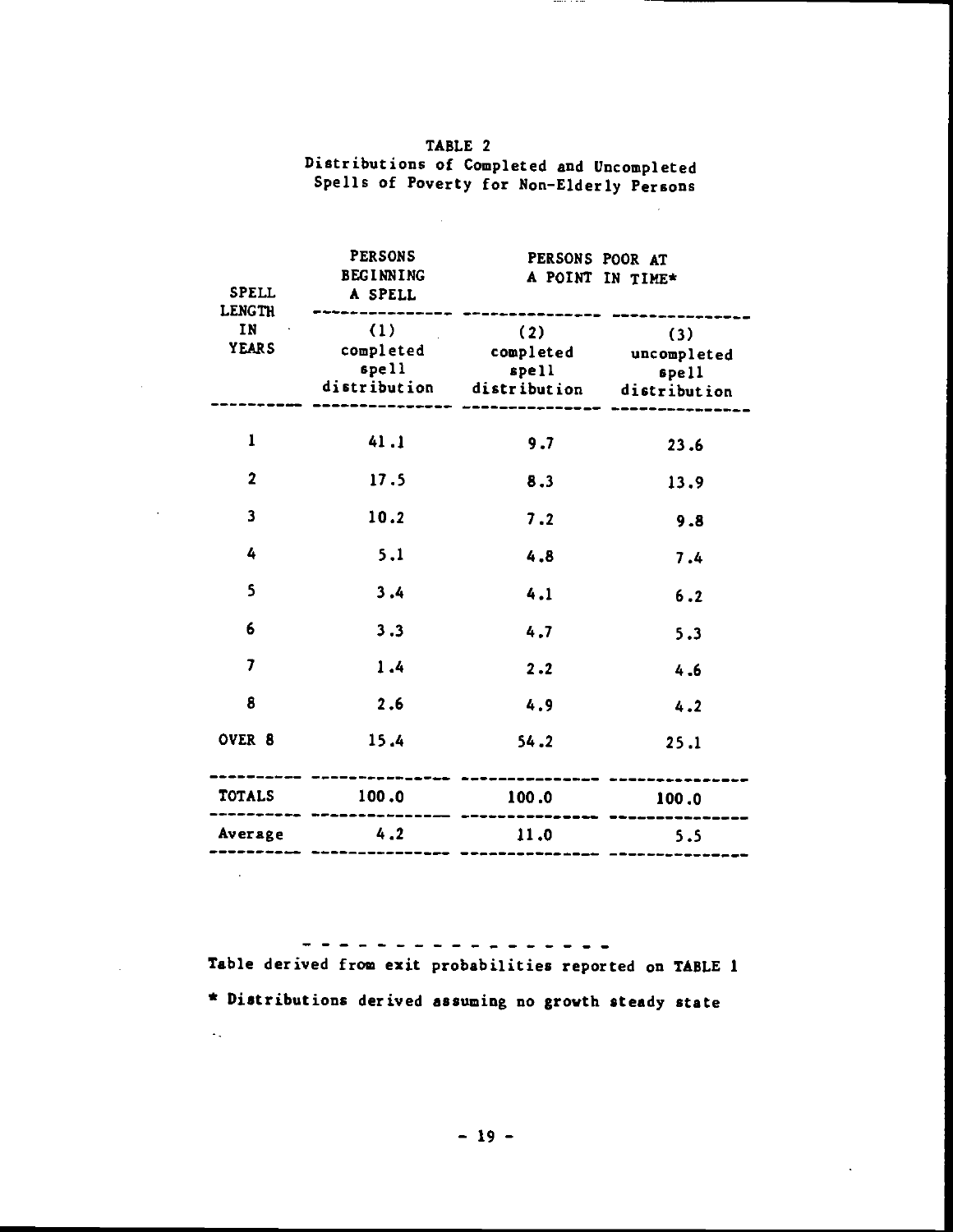who have just been admitted. These results suggest that fully 60 percent of those who would be identified as the poor in a cross—sectional survey are in the midst of a spell of poverty which will last eight years or more.

Just as in the hospital example where the chronically ill are only a small part of those admitted to the hospital but represent a large portion of the patients in the hospital at any time, those who will be chronically poor are but a small fraction of those entering poverty but a large part of the poor at any time. The long term poor account for a very large portion of all the person—years of poverty. Most people who slip into poverty are quite successful in getting out. But precisely because this is true, the people who escape quickly account for only a small fraction of all poverty and a small fraction of the poor at any point in time.

This dual nature of the poverty population can easily be missed if one looks only at the distribution of new spells or of those who are ever poor. Another tempting distribution can also be quite misleading. Since it can be difficult even with existing longitudinal data sources to collect reliable information on completed spell lengths, one might choose instead to report the length of time those in poverty in some year have been poor up to that time.<sup>b</sup> The distribution of uncompleted spells of poverty for the poor at a point in time are reported in Column 3.

The uncompleted spell durations do have some interest, but they must not

<sup>6.</sup> The uncompleted spell distribution is quite commonly reported for unemployment and welfare receipt. It is less common in the poverty literature.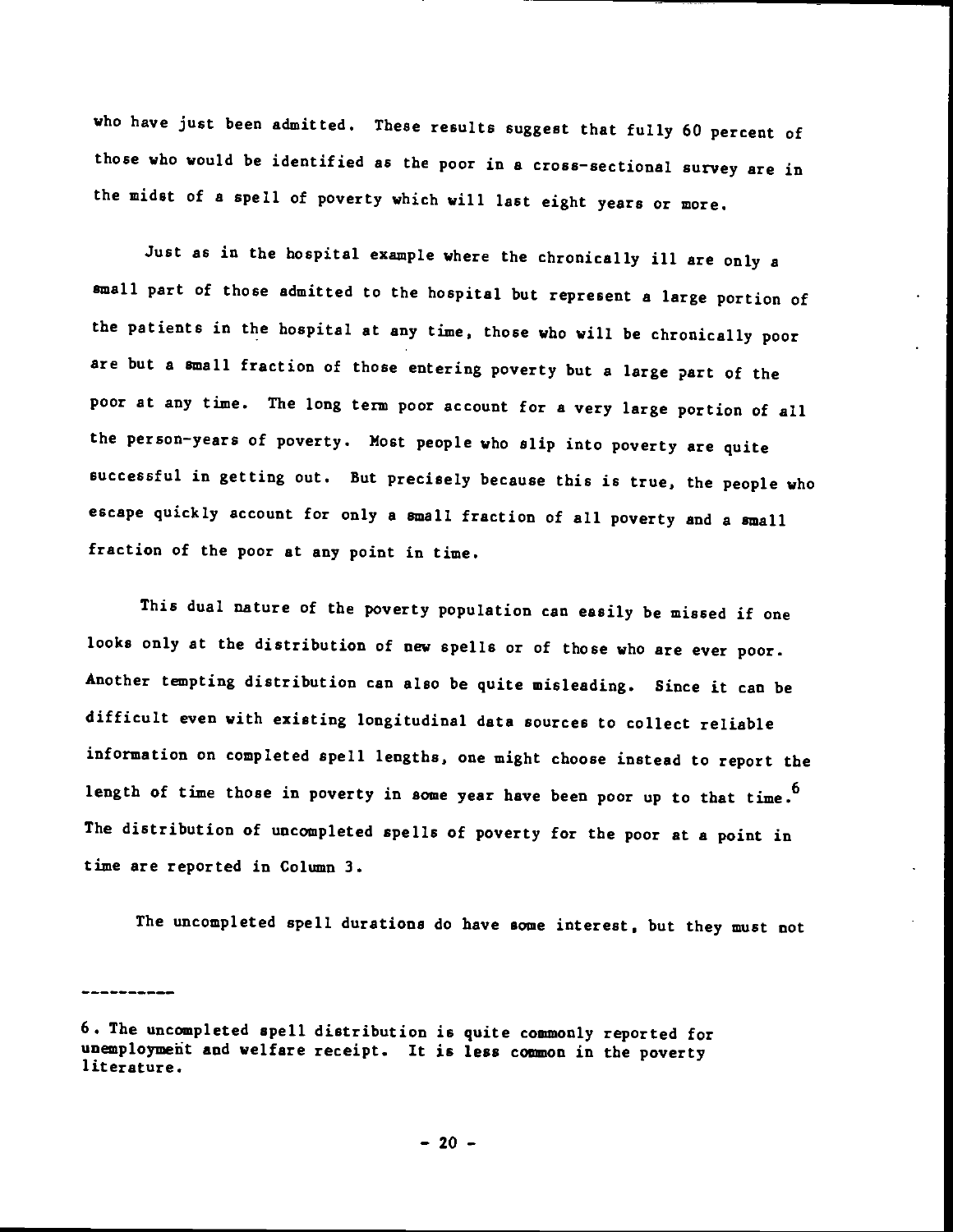be treated as being equivalent to completed durations. We cannot conclude from column 3 that because only 25 percent of poor persons have been poor for more than eight years that only one quarter of those in poverty will be poor over eight years. That would be comparable to observing the age distribution at a point in time and concluding that only 12 percent of the current population will live past age 65.

Thus it is not appropriate to conclude that the poor——poor in the sense that they would be identified as poor in a particular year——are a group that has generally brief stays in poverty. Host people who are ever poor have short spells. Host people who are just beginning a spell of poverty will have a short spell. But the bulk of those poor at a point in time and the bulk of the person—years of poverty are accounted for by the long term poor. And these long term poor almost certainly consume the overwhelming majority of the resources devoted to aiding the poor. Let us now turn to the events which are associated with movements into and out of poverty.

### Beginning Events

Table 3 shows our basic findings on the beginnings of spells of poverty among the non—elderly, by family status at the beginning of the spell and by beginning type. This table shows distributions for those just beginning a spell of poverty. Later, we report distributions of beginning types for those poor at a point in time along with durations by beginning type. The table shows that male heads with children, their wives and their children accounted

— 21 —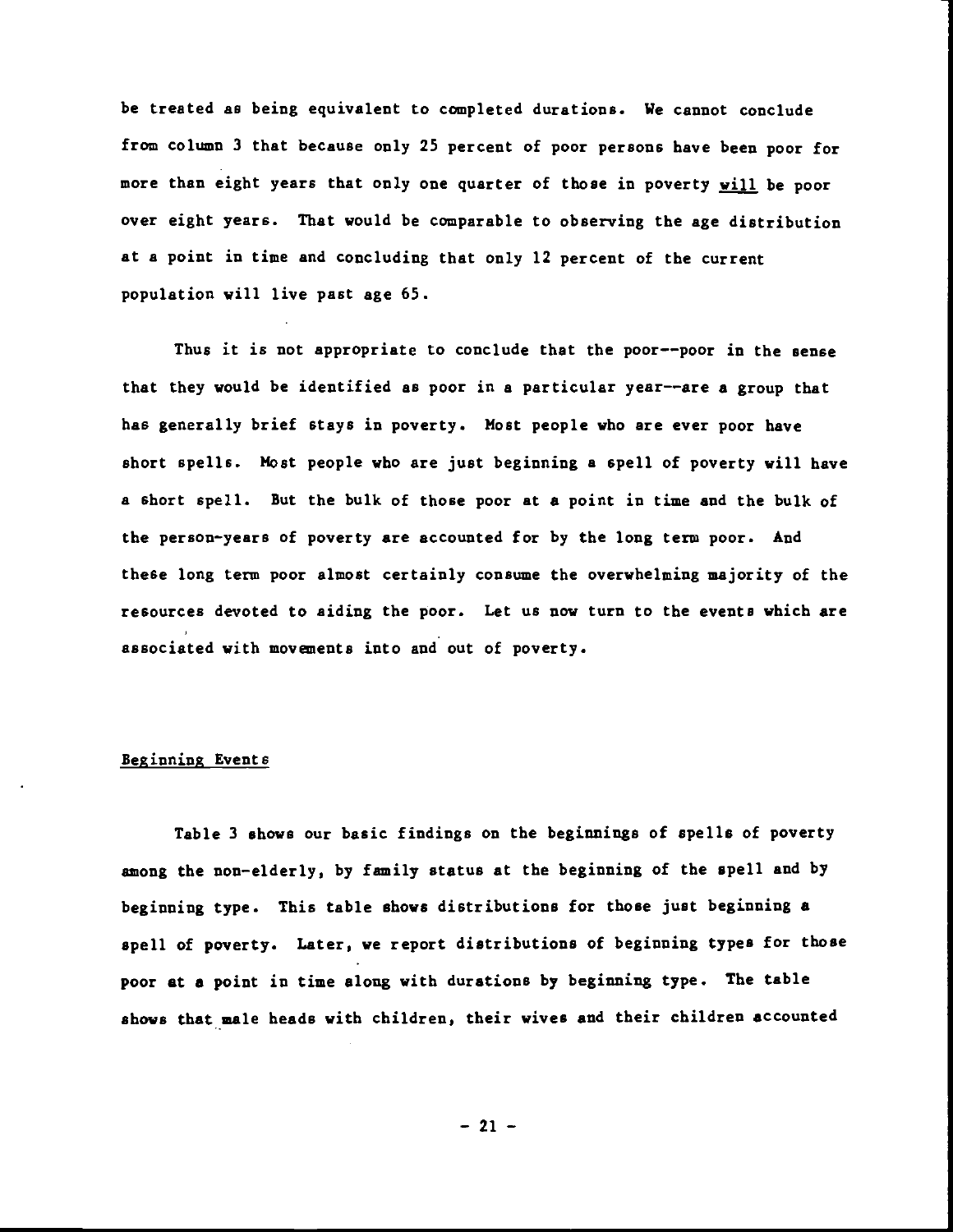## TABLE 3 beginning Types by Family Relationship in First Year of Poverty Spell

| BEGINNING TYPE:<br>Primary Reason | ALL<br><b>PERSONS</b> |                                     | MALE HEADED            | FEMALE HEADED           |      |               |
|-----------------------------------|-----------------------|-------------------------------------|------------------------|-------------------------|------|---------------|
| for Beginning                     |                       | Heads Wives Children Heads Children |                        |                         |      |               |
|                                   |                       |                                     |                        |                         |      |               |
| Earnings of                       |                       |                                     |                        |                         |      |               |
| Head Fell                         | 36.8                  | 56.1                                |                        | $56.8$ $51.1$           |      | $14.2$ 13.4   |
| Earnings of                       |                       |                                     |                        |                         |      |               |
| Wife Fell                         | 6.5                   |                                     | $11.5$ $11.2$          | 10.5                    |      |               |
| Earnings of                       |                       |                                     |                        |                         |      |               |
| Others Fell                       | 6.9                   |                                     |                        | $5.9$ 4.7 3.6           | 10.9 | 14.2          |
| Unearned                          |                       |                                     |                        |                         |      |               |
| Income Fell                       |                       |                                     |                        | $6.2$ $5.4$ $6.1$ $5.1$ |      | $5.6$ 6.9     |
| Needs/Poverty                     |                       |                                     |                        |                         |      |               |
| Level Rose                        | 6.0                   |                                     | $9.9 \t6.9$            |                         |      | $7.7$ 4.8 4.8 |
| Child* Became                     |                       |                                     |                        |                         |      |               |
| Head or Wife                      | 15.6                  |                                     | $11.3$ 11.6            | $-1$                    | 19.6 |               |
| Wife Became                       |                       |                                     |                        |                         |      |               |
| Female Head                       | 4.8                   |                                     | $2.7 -$                |                         | 44.9 |               |
| Child of Male Head                |                       |                                     | ×.                     |                         |      |               |
| Became Child                      |                       |                                     |                        |                         |      |               |
| of Female Head                    | 6.5                   |                                     | $\qquad \qquad \cdots$ | 1.6                     |      | 41.2          |
| Child Was Born                    |                       |                                     |                        |                         |      |               |
| Into Poverty                      | 10.5                  |                                     |                        | 20.2                    |      | 19.5          |
|                                   |                       |                                     |                        |                         |      |               |
| PERCENT OF                        |                       |                                     |                        |                         |      |               |
| ALL BEGINNINGS                    | 100.0                 | 9.3                                 | $9.5 -$                | 29.2                    | 6.5  | 14.7          |
|                                   |                       |                                     |                        |                         |      |               |

# MEMBERS OF FAMILIES WITH CHILDREN

 $\mathcal{L}_{\mathcal{A}}$ 

\* Includes child and grandchild and other relative of head

 $\mathcal{A}_\bullet$ 

 $\overline{\phantom{a}}$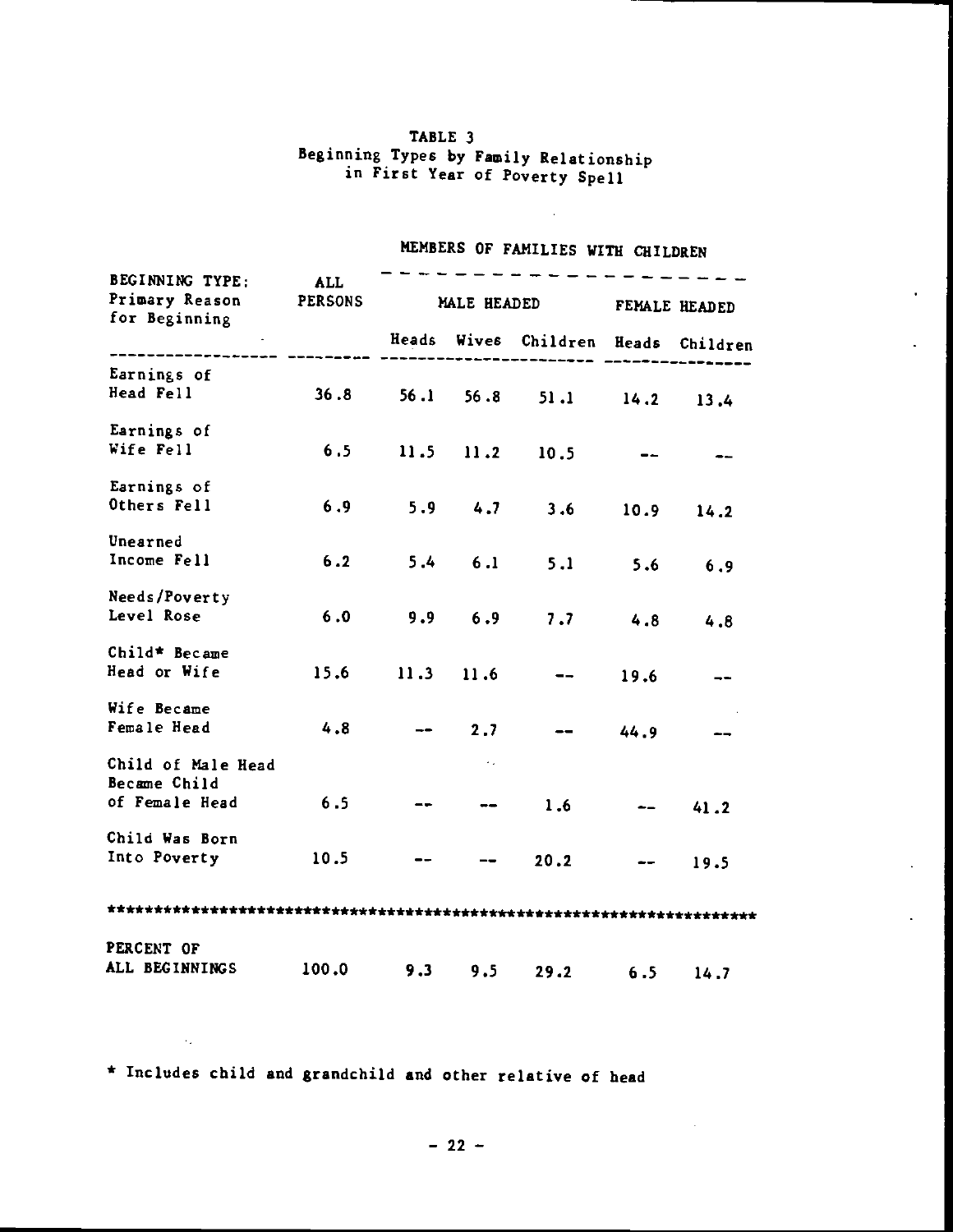## TABLE 3 Continued Beginning Types by Family Relationship in First Year of Poverty Spell

| BEGINNING TYPE:<br>Primary Reason<br>for Beginning |                              | MARRIED COUPLES | SINGLE HEADS<br>WITH NO CHILDREN<br>WITH NO CHILDREN |               | <b>OTHER</b><br><b>RELATIVE</b> |
|----------------------------------------------------|------------------------------|-----------------|------------------------------------------------------|---------------|---------------------------------|
|                                                    | Heads                        | <b>Wives</b>    |                                                      | Males Females | OF HEAD                         |
| Earnings of                                        |                              |                 |                                                      |               |                                 |
| Head Fell                                          |                              | $35.0$ $36.4$   | 28,6                                                 | 21.9          | 10.0                            |
| Earnings of                                        |                              |                 |                                                      |               |                                 |
| Wife Fell                                          |                              | $7.3$ 11.2      | 1.6                                                  |               | 3.9                             |
| Earnings of                                        |                              |                 |                                                      |               |                                 |
| Others Fell                                        | 3.1                          | 5.8             | 0.9                                                  | 8.7           | 21.2                            |
| Unearned                                           |                              |                 |                                                      |               |                                 |
| Income Fell                                        | 7.7                          | 10.9            | 5.0                                                  | 7.7           | 3.4                             |
| Needs/Poverty                                      |                              |                 |                                                      |               |                                 |
| Level Rose                                         | 7.2                          | 3.2             | 3.4                                                  | 1.9           | 6.1                             |
| Child* Became                                      |                              |                 |                                                      |               |                                 |
| Head or Wife                                       | 39.7                         | 32.1            | 60.5                                                 | 42.0          | $-1$                            |
| Wife Became                                        |                              |                 |                                                      |               |                                 |
| Female Head                                        |                              |                 |                                                      | 16.7          |                                 |
| Child of Male Head                                 |                              |                 |                                                      |               |                                 |
| Became Child<br>of Female Read                     | $\qquad \qquad \textbf{---}$ |                 |                                                      |               |                                 |
| Child Was Born                                     |                              |                 |                                                      |               |                                 |
| Into Poverty                                       |                              |                 |                                                      |               | 55.3                            |
|                                                    |                              |                 |                                                      |               |                                 |
| PERCENT OF                                         |                              |                 |                                                      |               |                                 |
| ALL BEGINNINGS                                     | 4.7                          | 6.1             | 7.1                                                  | 9.8           | 3.2                             |

\* Includes child and grandchild and other relative of head

 $\bar{\Delta}$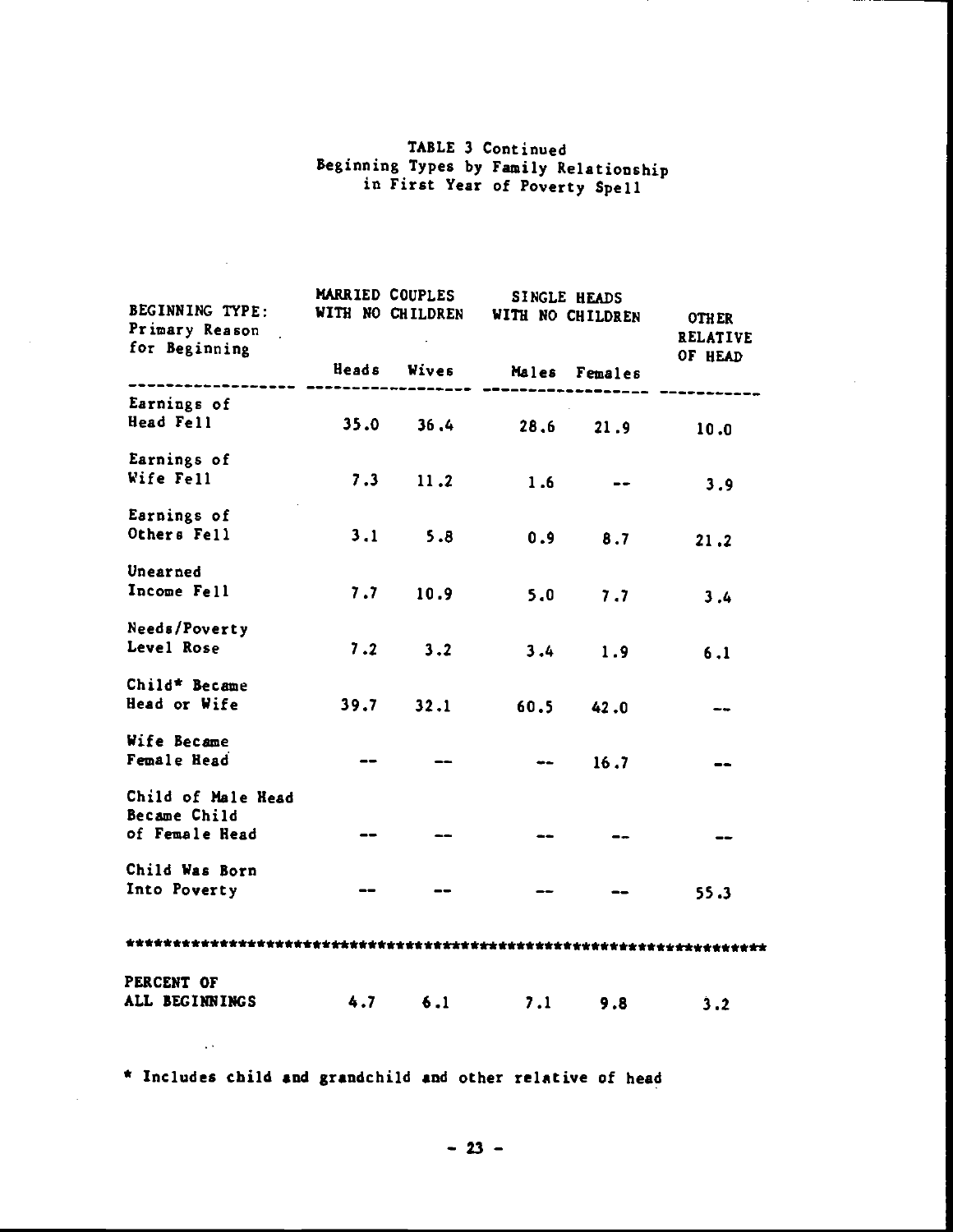for about 48 percent of all poverty spell beginnings. Female heads and their children began another 21 percent of spells of poverty. Married and unmarried adults without children account for the remainder. Several interesting findings emerge.

A decline in head's earnings was the single largest cause of movement into poverty in our semple. Thirty—seven percent of all the spells of poverty whose beginnings we observed began with a decline in the labor income of the household head. The figure is perhaps significant not because it is large, rather because it is small. It suggests that one cannot understand the bulk of poverty simply by understanding fluctuations in earnings of the head.

As one might expect the significance of head's earnings declines differs enormously across groups. For male headed households with children, such changes account for nearly 60 percent of all beginnings. By contrast, only 14 percent of spells for those in female headed families begin when earnings of the head drop. Adults without children fall in between.

In addition some 14 percent of all spells of poverty began with changes in the earnings of wives or other household members, with others somewhat more important than wives. For male headed families with children, declines in wives' earnings accounted for 11 percent of transitions into poverty. Declines in others' earnings, usually adult children, were associated with another 7 percent of poverty spell beginnings. Among female heads with children, declines in others' earnings——again, usually adult children——accounted for about 11 percent of beginnings.

Thus earnings changes of all sorts account for about half of all spells

 $-24 -$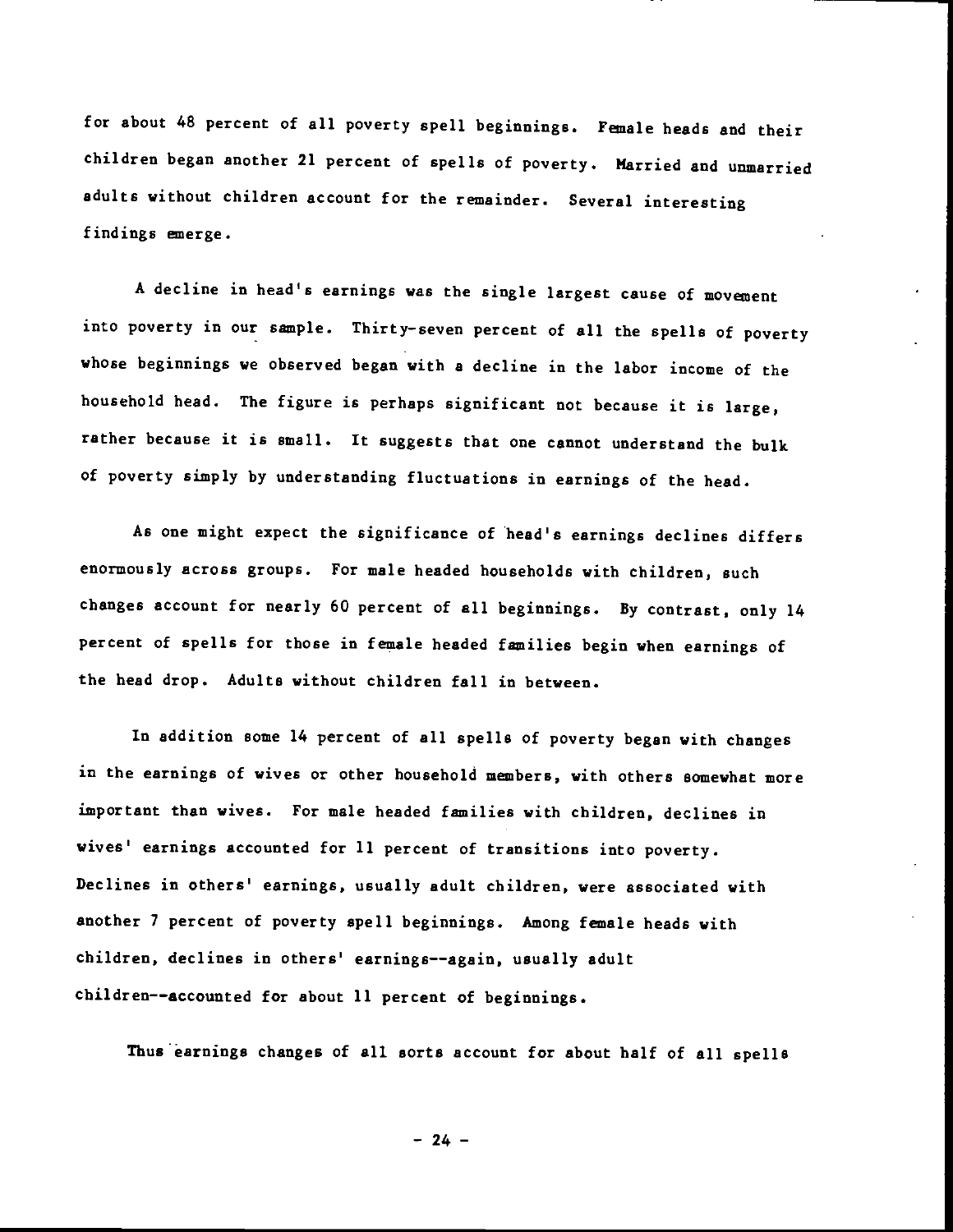of poverty. Another 7 percent are accounted for by changes in unearned income. This category includes those who lost a variety of benefits (such as Unemployment Compensation, Workman's Compensation, disability benefits, welfare) and aid from others such as child support or gifts from relatives. The remainder of poverty beginnings can be traced to family changes of some sort.

The transition to a female headed family is an important event precipitating transitions into poverty, accounting for about 11 percent of all beginnings and 65 percent of the beginnings for female beads with children. Among this latter group, about 45 percent of their poverty spell beginnings come from marital breakup, a move from being a wife to being a female head, and another 20 percent from what is most likely unmarried motherhood.<sup>7</sup> Another 6 percent of all beginnings are created by a changing need standard typically caused by the arrival of a new family member.

A very large fraction of all beginnings for children are births. Over 10 percent of all spells of poverty begin with birth, and 20 percent of all the spells of poverty of children (in both male and female headed families) begin this way. Almost half of the spells for "other relatives" begin with births: these are mostly children who are living with their grandparents.

Finally a sizable proportion of all spells of poverty begin with the movanent of a young man or woman out of a parent's home into an independent

<sup>7.</sup> This category includes both women who were formally living independently who had a child and women who were formerly living in their parents' home who left along with a child.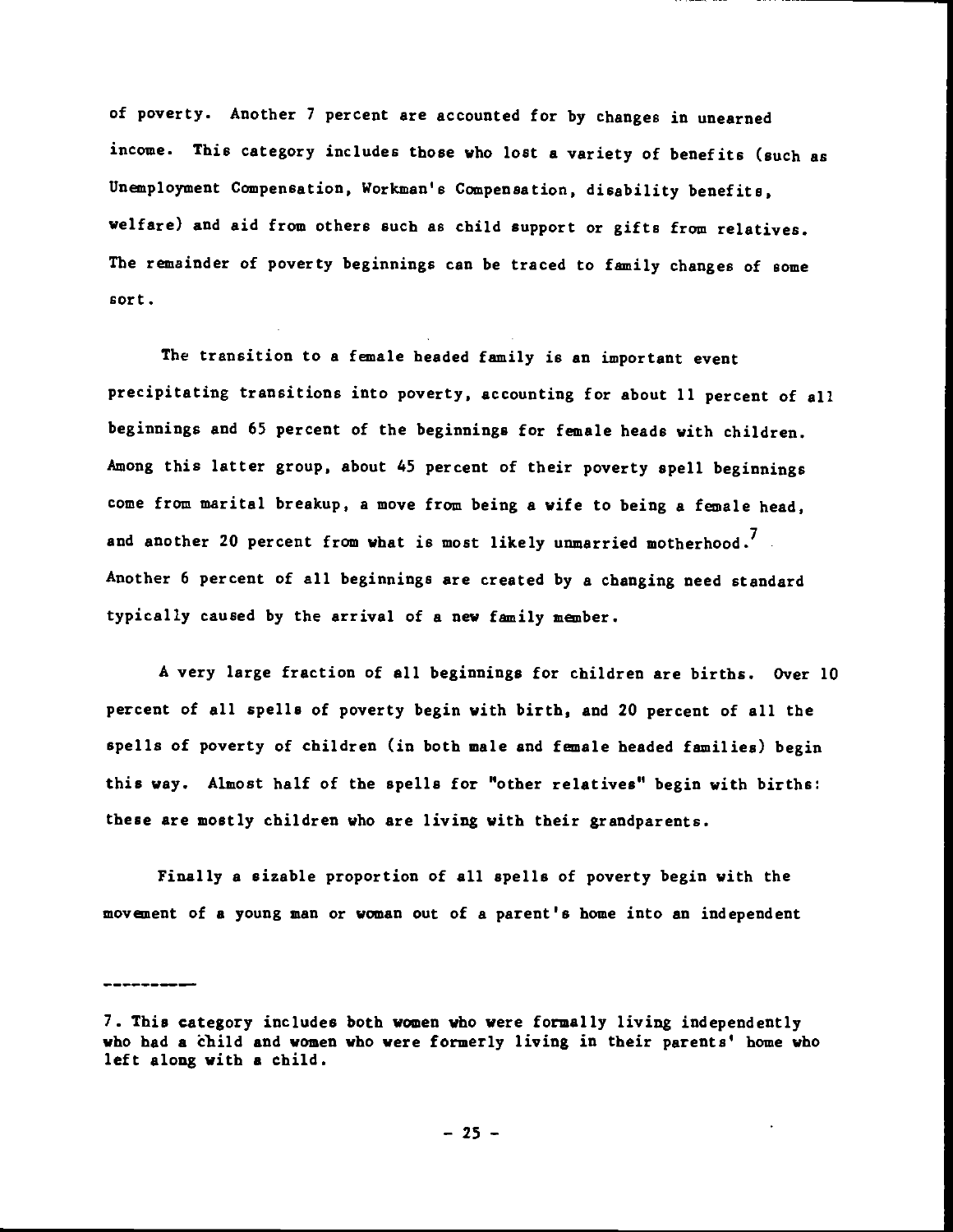household. Nearly 16 percent of all poverty spells began when a child moved out of home and became a head or a wife or a female head without a child. This beginning type is most important for unmarried male heads, accounting for nearly 60 percent of their starts in poverty. It is also a very prominant event for all the other groups without children. Much of this poverty is probably the "getting started" phenomenon, no doubt also associated for some people with getting further education or training, and for others with a decision that it is better to be poor than to live at home.

What emerges then is a picture of a rather heterogeneous poor population. The male headed families most commonly have suffered a fall in earnings of some sort, though one quarter of the beginnings for this group are for other reasons. Female headed poverty typically begins when the female headed family is formed either through separation/divorce or when an unmarried woman has a child. The poverty patterns for children not surprisingly mirror those of their families, though a sizable fraction are born into poverty. Adults without children are an extremely diverse group. Some are clearly "getting started" after leaving home. Others suffer earnings falls. Still others are probably older and fluctuations in transfer income are important.

## Durations by Beginning Types

Using the methods based on exit probabilities that are described in earlier sections, it is possible to estimate the expected durations of spells of poverty by beginning type. Table 4 presents the results. The table shows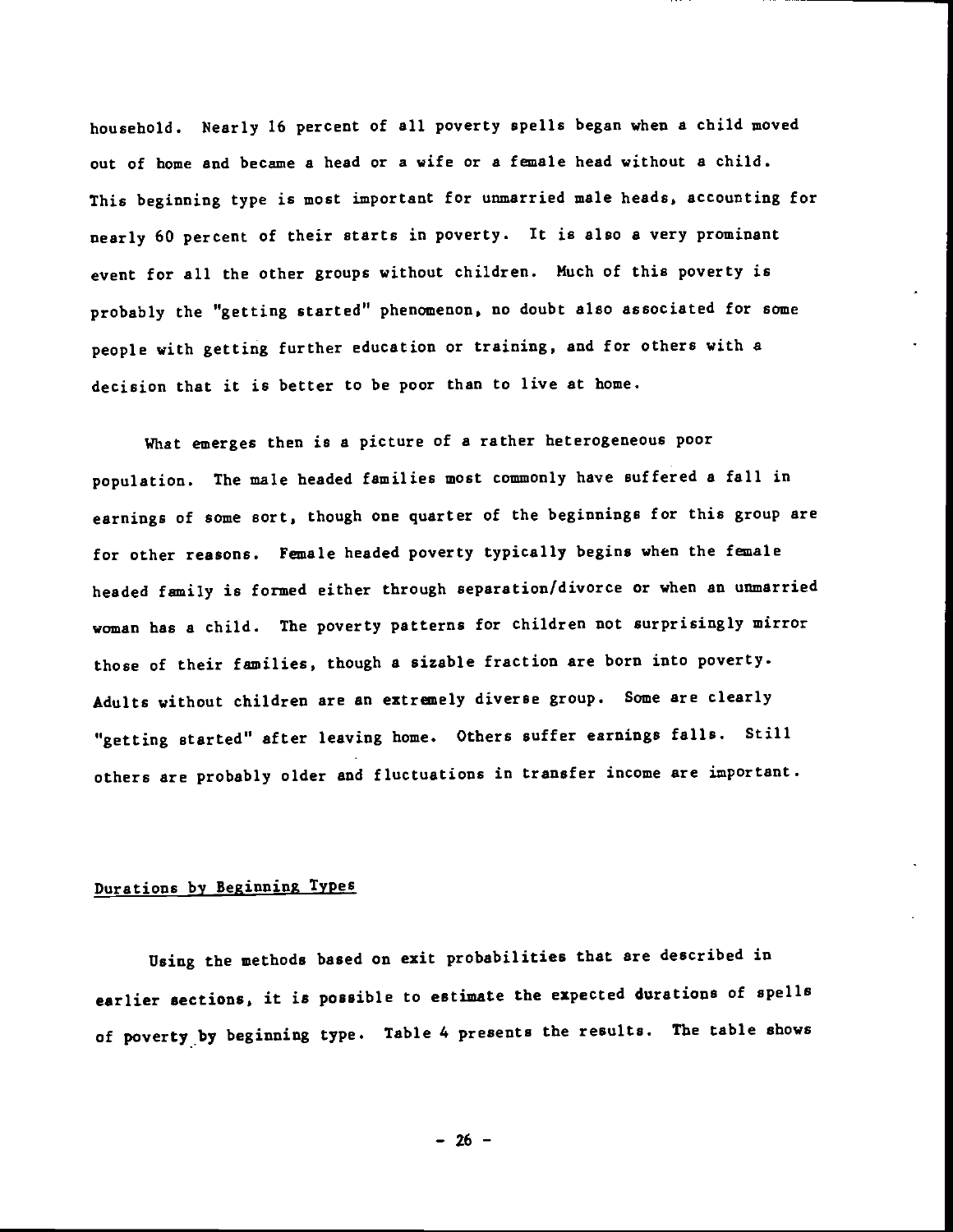### TABLE 4

Distribution of Beginning Types and Mean Duration of Completed Spells for Persons Beginning a Spell and for Persons Poor at a Point in Time

|                                                    | PERSONS BEGINNING<br>A SPELL OF POVERTY |                                              |                             | PERSONS POOR AT<br>A POINT IN TIME**         |
|----------------------------------------------------|-----------------------------------------|----------------------------------------------|-----------------------------|----------------------------------------------|
| BEGINNING TYPE:<br>Primary Reason<br>for Beginning | Percent<br>of<br>Beginnings             | Mean<br>Duration<br>of<br>Completed<br>Spell | Percent<br>of<br>Beginnings | Mean<br>Duration<br>0f<br>Completed<br>Spell |
| Earnings of<br>Head Fell                           | 36.82                                   | 3.6                                          | 31.87                       | 9.7                                          |
| Earnings of<br>Wife Fell                           | 6.52                                    | 3.4                                          | 5.3X                        | 7.9                                          |
| Earnings of<br>Others Fell                         | 6.97                                    | 4.9                                          | 8.17                        | 10.4                                         |
| Transfer<br>Income Fell                            | 6.27                                    | 4.1                                          | 6.12                        | 10.6                                         |
| Needs/Poverty<br>Level Rose                        | 6.07                                    | 5.5                                          | 7.92                        | 11.3                                         |
| Child* Became<br>Head or Wife                      | 15.67                                   | 2.6                                          | 9.72                        | 7.3                                          |
| Wife Became<br>Female Head                         | 4.82                                    | 4.5                                          | 5.22                        | 11.6                                         |
| Child of Male Head<br>Became Child                 |                                         |                                              |                             |                                              |
| of Female Head                                     | 6.52                                    | $5.2 -$                                      | 8.17                        | 11.7                                         |
| Child Was Born<br>Into Poverty                     | 10.5%                                   | 7.0                                          | 17.72                       | 13.4                                         |
| TOTAL                                              | 100.07                                  | 4.2                                          | 100.07                      | 11.0                                         |

For all beginning types except earnings of head fell,child became bead or wife, and child was born into poverty, exit probabilities were assumed constant at .15 starting in the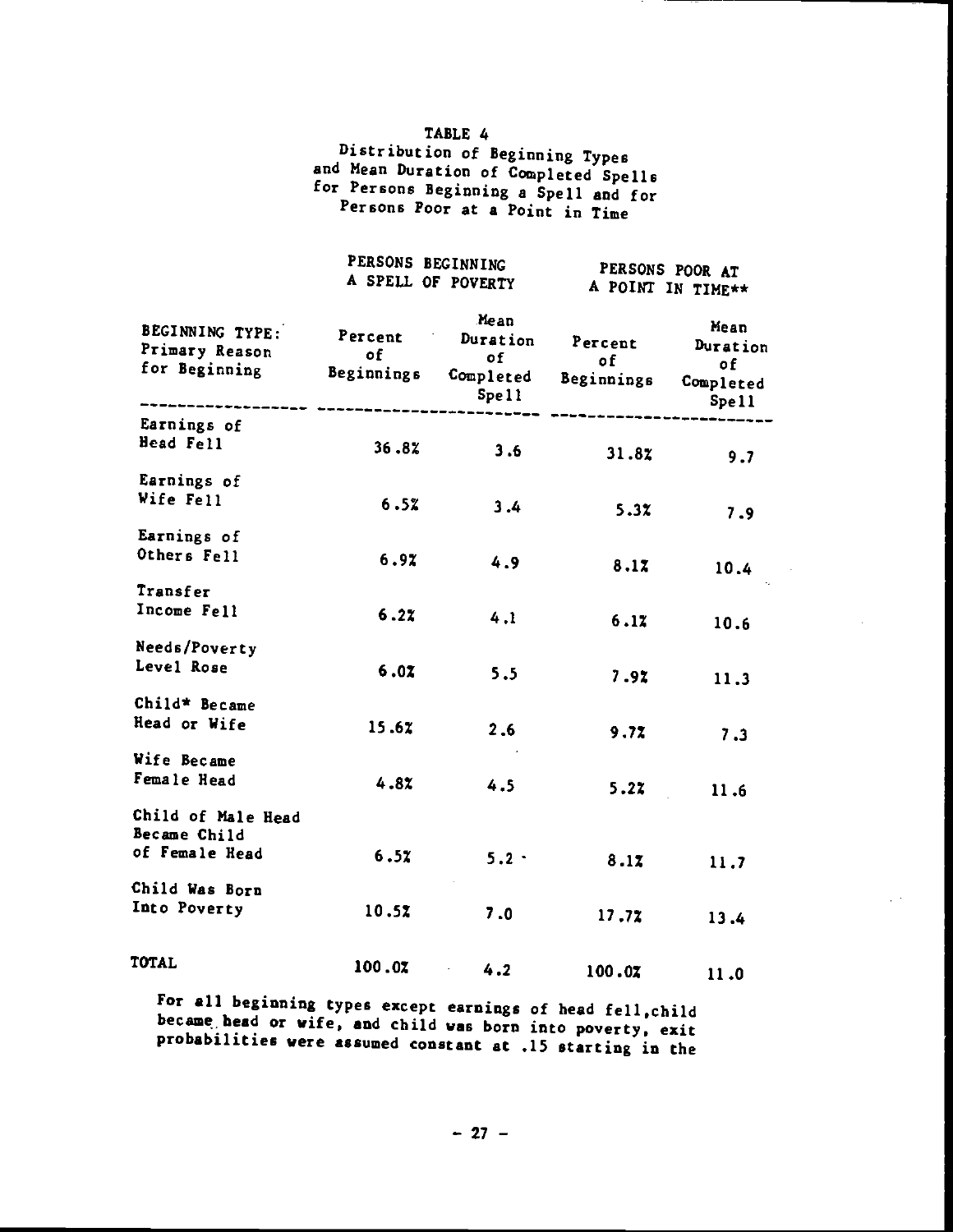sixth year. For all beginning types exit probabilities are assumed constant at .15 after the 8th year. These assumptions will tend to narrow differences in durations, particularly for those poor at a point in time.

\* Includes child and grandchild and other relative of head \*\* Assuming no growth steady state

 $\ddot{\phantom{0}}$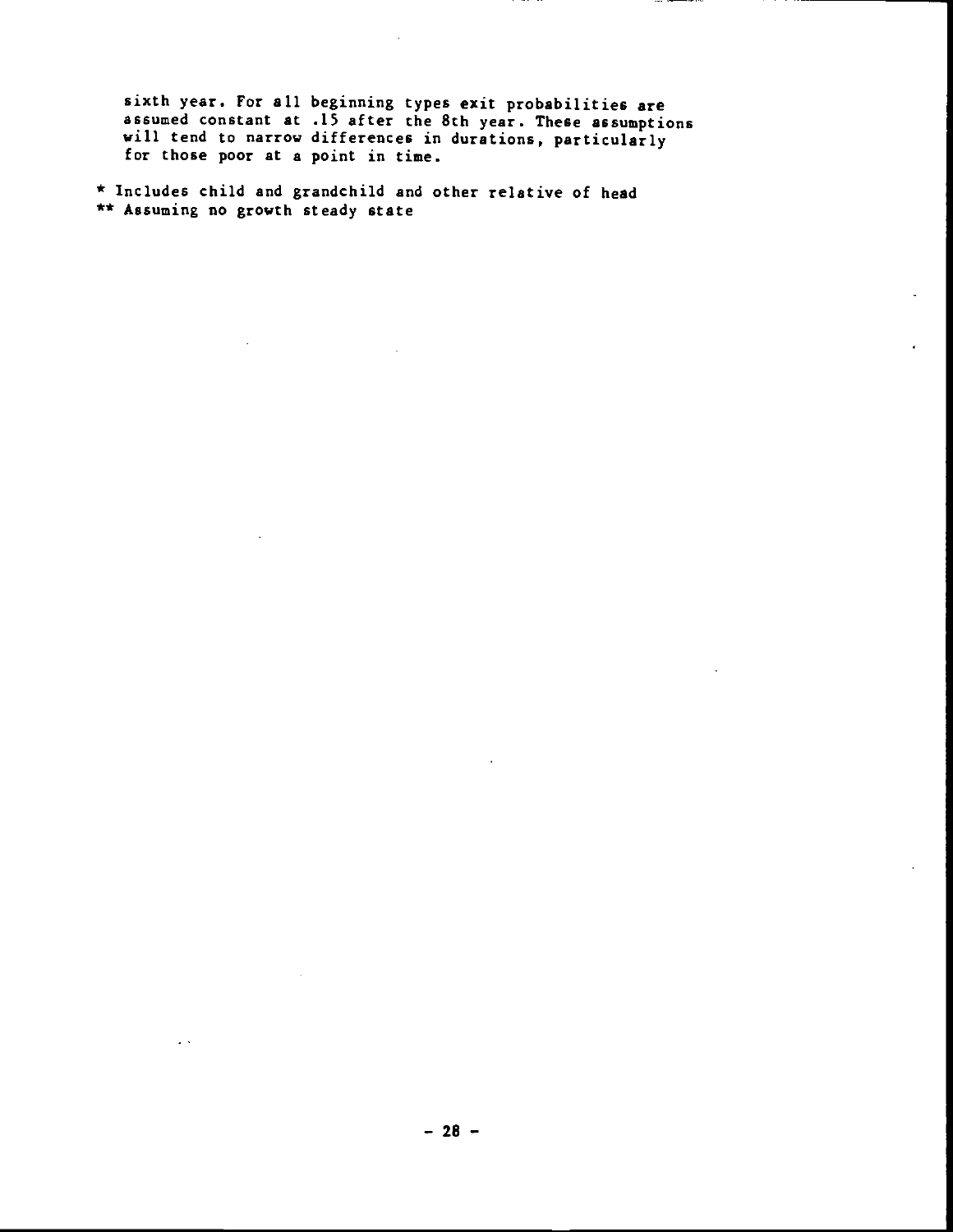the mean duration of completed spells for persons who are beginning spells of poverty and for persons poor at a point in time. It also shows the distribution of beginning types for persons poor at a point in time.

The table shows that spell durations do indeed differ depending on how the spell begins. The shortest spells are those which begin when a child became a head or wife——the "getting started" phenomenon. The average duration of a spell of poverty which begins this way is less than three years. Spells that begin with declines in heads' and wives' earnings are also relatively short, with average durations for new spells of 3.6 and 3.4 years. Earnings falls seem to lead on average to temporary periods of poverty.

Poverty spells that begin when a woman becomes a female head with a child are longer. The spells that begin for children when their families change from male to female headed are longer still, with a mean duration for a new spell of over 5 years and for spells observed at a point in time of about 12 years.<sup>8</sup> Spells of poverty that begin with birth are the longest of all, averaging 7 years for a new spell and nearly 14 years for a spell observed at a point in time. Children who are born into poverty seem to be faced with an extremely long period of disadvantage.

In tabulations not reported here, we also looked at how exit probabilities and expected spell durations varied by other characteristics. The most interesting differences were by race. We estimated the average duration of a completed new spell for blacks at 6.7 years, compared with 4.0

<sup>8.</sup> The difference in average duration between female heads and their children suggests that female headed families with more children have longer spells.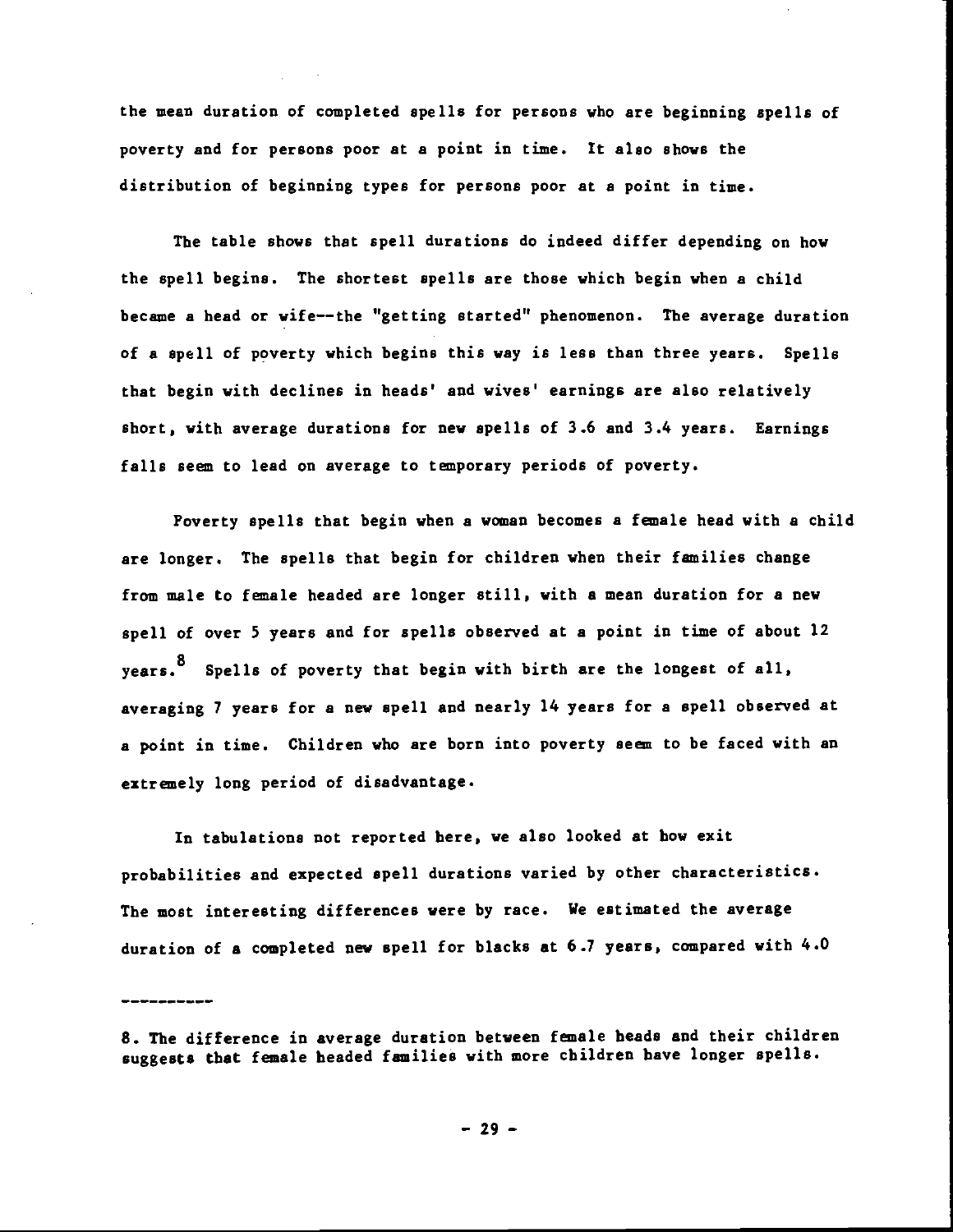years for whites. Black children whose spells began with birth had expected poverty durations of 10.2 years. These strike us as frightening numbers. For some groups poverty looks quite long term.

### Ending Events

Our analysis of ending events proceeded in exactly the same way as our analysis of beginnings. The results reported here are for all endings that we observed, whether or not the spell began within the sample period. Table 5 shows the distribution of observed endings by ending type and by family status in the last year of the poverty spell.

Ending types look rather different from beginning types. More spells end than begin with a change in bead's earnings. Some 38 percent of spells began with a fall in head's earnings. But over 57 percent of spells ended that way. For male heads, the high proportion of spells that end by earnings increases is not surprising, since few other routes out of poverty are open. In addition, however, a very sizable proportion of female beads with children--34 percent--escape poverty by working. It is simply not the case that the only routes out of poverty for women family beads are marriage or transfers.

The earnings of wives and other household members are surprisingly important in moving people out of poverty. A remarkable 23 percent of all the spells of poverty ended with changes in the earnings of wives or other household members. The behavior of such persons is rarely examined or modeled

— 30 —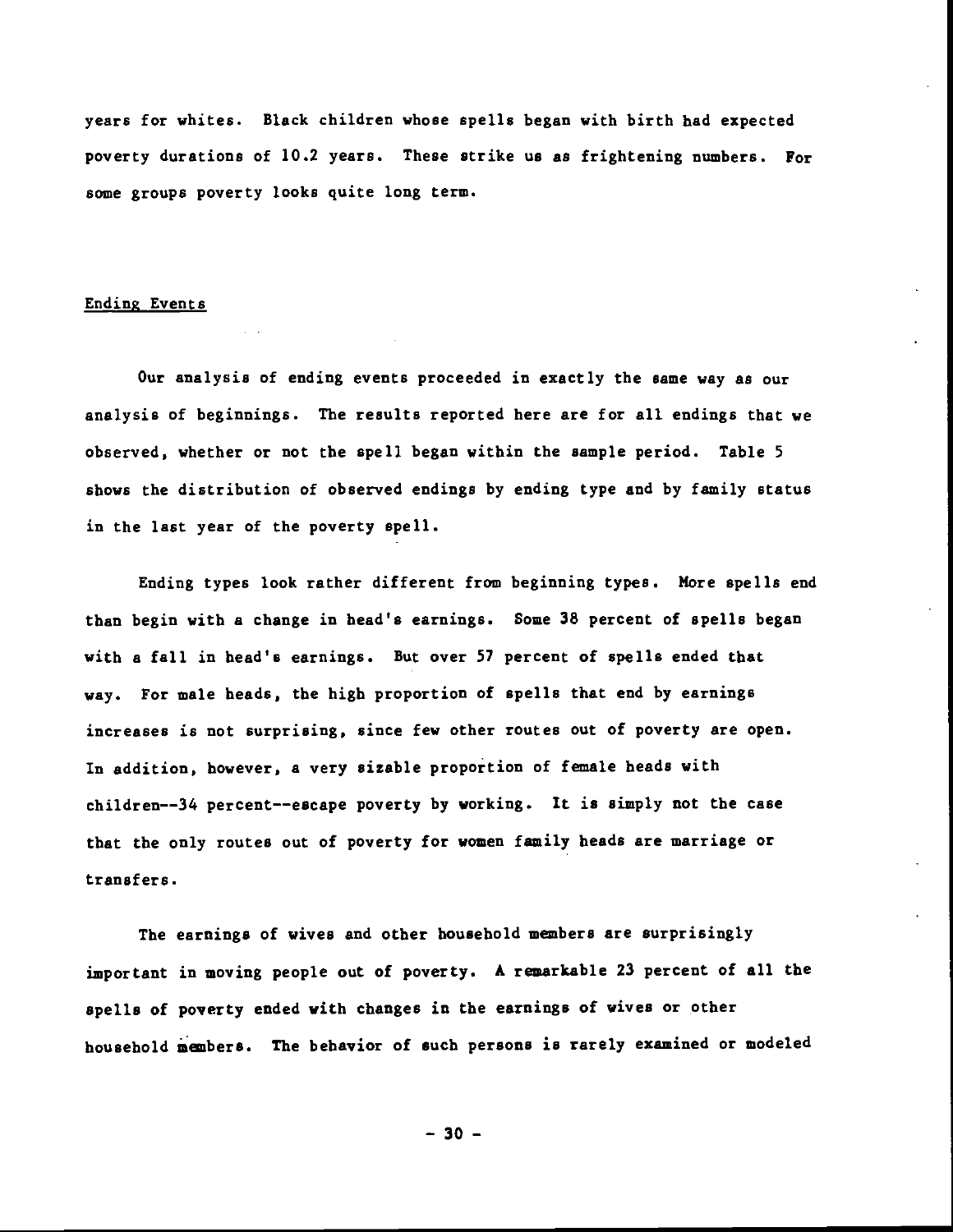### TABLE 5 Ending Types by Family Relationship in Last Year of Poverty Spell

# MEMBERS OF FAMILIES WITH CHILDREN

| ENDING TYPE: ALL<br>Primary Reason PERSONS MALE HEADED FEMALE HEADED<br>for Ending                                                                                                         |  |  |                                     |  |  |  |
|--------------------------------------------------------------------------------------------------------------------------------------------------------------------------------------------|--|--|-------------------------------------|--|--|--|
| ident syder afger variverser syder aan deelse footballen ookseerse self of the second terms of the s<br>Sogenesseerse aasocondeste aasocondes footballen ookseerse ookseerse van de verwys |  |  | Heads Wives Children Heads Children |  |  |  |
| Earnings of                                                                                                                                                                                |  |  |                                     |  |  |  |
| Head Rose 57.1 69.3 64.4 62.1 33.9 29.0                                                                                                                                                    |  |  |                                     |  |  |  |
| Earnings of                                                                                                                                                                                |  |  |                                     |  |  |  |
| Wife Rose 9.0 12.6 15.1 13.6 --                                                                                                                                                            |  |  |                                     |  |  |  |
| Earnings of                                                                                                                                                                                |  |  |                                     |  |  |  |
| Others Rose 14.2 10.3 9.3 15.2 21.8 31.0                                                                                                                                                   |  |  |                                     |  |  |  |
| Unearned                                                                                                                                                                                   |  |  |                                     |  |  |  |
| Income Rose 8.8 3.6 4.8 5.0 15.1 14.7                                                                                                                                                      |  |  |                                     |  |  |  |
| Needs/Poverty                                                                                                                                                                              |  |  |                                     |  |  |  |
| Level Fell                                                                                                                                                                                 |  |  | $2.5$ $3.9$ $1.5$ $1.8$ $2.1$ $2.7$ |  |  |  |
| Female Head                                                                                                                                                                                |  |  |                                     |  |  |  |
| Became Wife $4.6$ -- $4.7$ -- $26.9$ --                                                                                                                                                    |  |  |                                     |  |  |  |
| Child of Female                                                                                                                                                                            |  |  |                                     |  |  |  |
| Head Became                                                                                                                                                                                |  |  |                                     |  |  |  |
| Child of Male Head $3.4$ -- -- 2.3 -- 20.9                                                                                                                                                 |  |  |                                     |  |  |  |
| Child* Became                                                                                                                                                                              |  |  |                                     |  |  |  |
| Head or Wife $0.4$ -- --                                                                                                                                                                   |  |  | $0.0$ -- 1.7                        |  |  |  |
|                                                                                                                                                                                            |  |  |                                     |  |  |  |
| PERCENT OF                                                                                                                                                                                 |  |  |                                     |  |  |  |
| ALL ENDINGS 100.0 11.2 11.8 30.7 6.3 12.2                                                                                                                                                  |  |  |                                     |  |  |  |

\* Includes child and grandchild and other relative of head

 $\mathcal{L}_{\text{max}}$ 

 $\sim 10$ 

 $-31 -$ 

 $\mathcal{A}^{\pm}$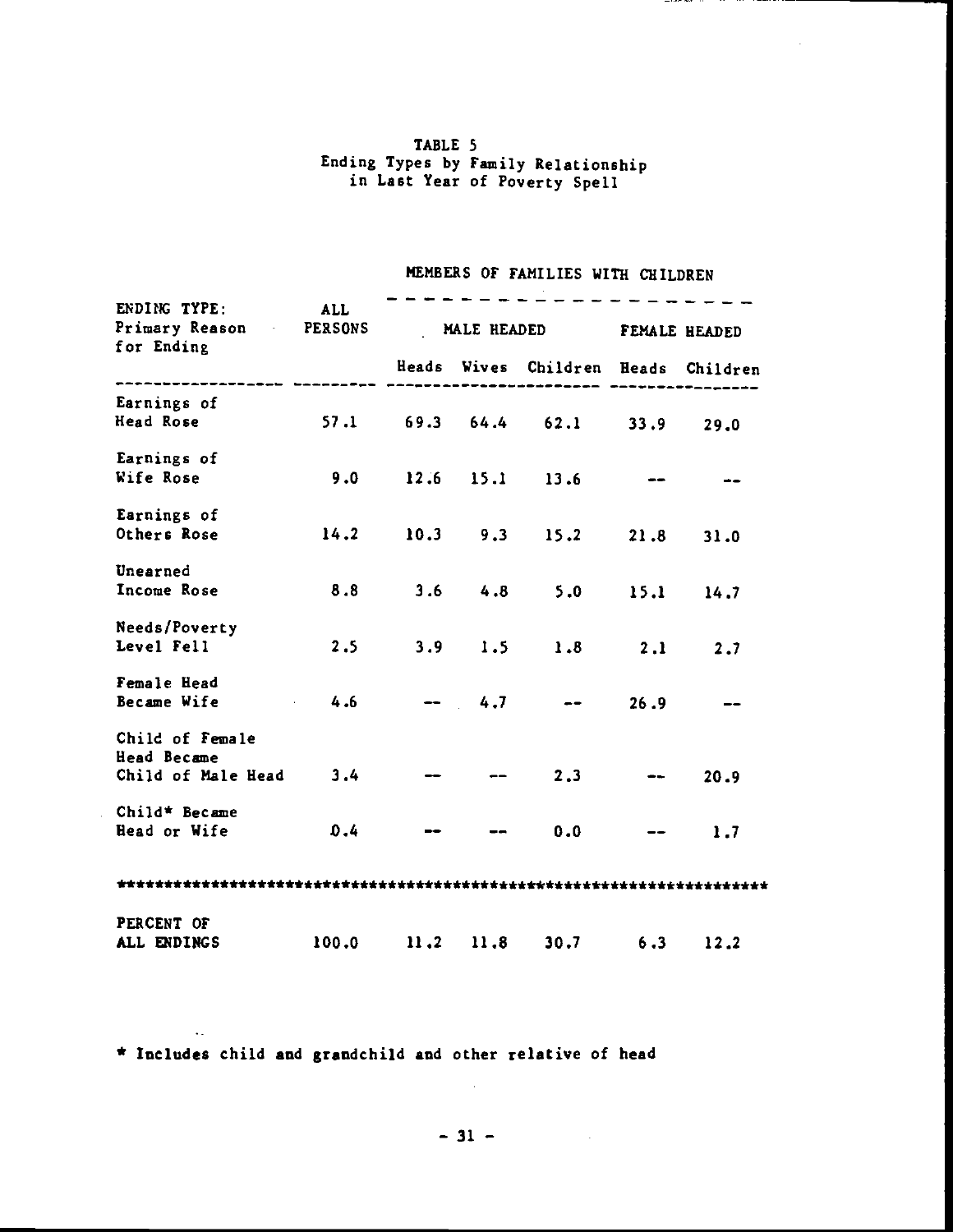## TABLE 5 Continued Ending Types by Family Relationship in Last Year of Poverty Spell

| ENDING TYPE: WITH NO CHILDREN WITH NO CHILDREN OTHER<br>Primary Reason |                                                                                                                 | MARRIED COUPLES SINGLE HEADS       |         | <b>RELATIVE</b> |
|------------------------------------------------------------------------|-----------------------------------------------------------------------------------------------------------------|------------------------------------|---------|-----------------|
| for Ending                                                             |                                                                                                                 | Heads Wives Males Females          |         | OF HEAD         |
| Earnings of<br>Head Rose                                               |                                                                                                                 | $68.3$ $57.7$ $82.6$ $54.2$ $23.2$ |         |                 |
| Earnings of<br>Wife Rose                                               |                                                                                                                 | $14.7$ 9.1 3.6 $-$                 |         | 6.4             |
| Earnings of<br>Others Rose                                             |                                                                                                                 | 2.1 3.1 1.6 3.1 50.2               |         |                 |
| Unearned<br>Income Rose                                                |                                                                                                                 | $11.8$ 19.0 7.7 13.1               |         | 11.3            |
| Needs/Poverty<br>Level Fell                                            |                                                                                                                 | $3.1$ $3.2$ $4.0$ $3.1$ $0.9$      |         |                 |
| Female Head<br>Became Wife                                             | and the state of the state of the state of the state of the state of the state of the state of the state of the |                                    | $-21.7$ |                 |
| Child of Female<br>Head Became<br>Child of Male Head $\qquad$          | <u>and the second second</u>                                                                                    |                                    |         | 5.8             |
| Child* Became<br>Head or Wife                                          |                                                                                                                 |                                    |         | 2, 2            |
|                                                                        |                                                                                                                 |                                    |         |                 |
| PERCENT OF                                                             |                                                                                                                 | 4.8 6.1 6.0 8.7 2.2                |         |                 |
| ALL ENDINGS                                                            |                                                                                                                 |                                    |         |                 |

\* Includes child and grandchild and other relative of head

 $\mathbb{R}^2$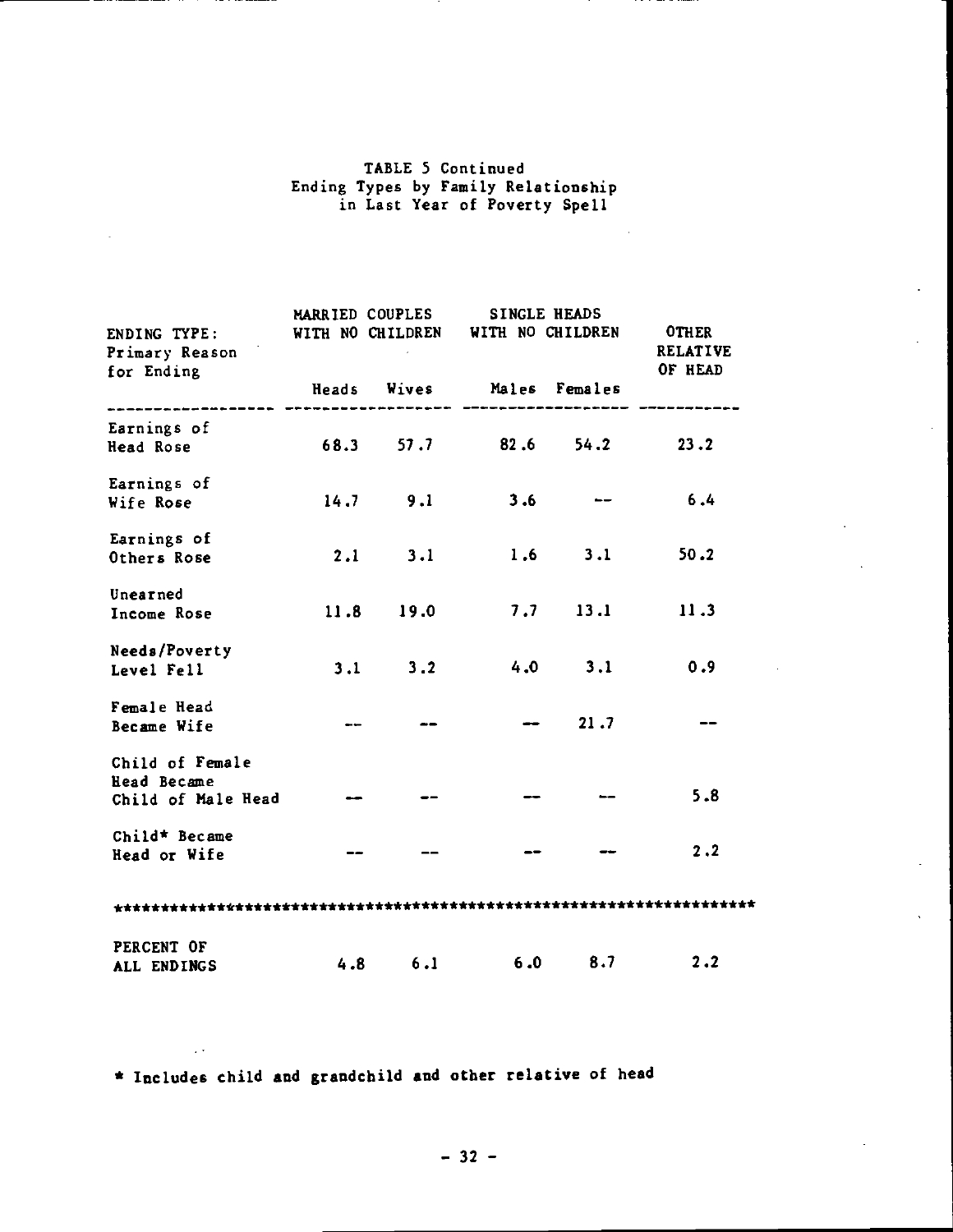in the statistical literature on the dynamics of poverty.<sup>9</sup> Yet the so called secondary earners are often critical to a family's escape from poverty. For female headed families with children, changes in the earnings of others (mostly older chldren, we suspect) were especially important, accounting themselves for 22 percent of their movements out of poverty. Some of these may, of course, really be household structure changes——the moving in of a husband surrogate who does not get classed as the head, although the P5Th tried to classify unmarried persons who lived together as husband and wife as couples.

Overall then although earnings changes of some sort account for only half of all beginnings, they explain 80 percent of all endings. In many respects this is not surprising. There are many routes into poverty associated with life cycle events which are essentailly irreversable. Birth is the obvious example, but the departure of an adolescent child from his or her parents' household is rarely reversed. Thus except for an increase in transfer payments of some sort, for most families the only route out of poverty must be through the earnings of one or more of its members.

The one exception of course is marriage or remarriage in the case of female headed families. And marriage is an important toad out of poverty for peraons in theae families, though, surprisingly perhaps, not as important as work. For female heads with children, 27 percent of all movements out of poverty came through marriage. Similarly 21 percent of children in female

<sup>9.</sup> The dependence of many poor families on the earnings of people other than the head, and the dynamic nature of household composition in these families, has been noted in several anthropological studies, for example Stack (1974).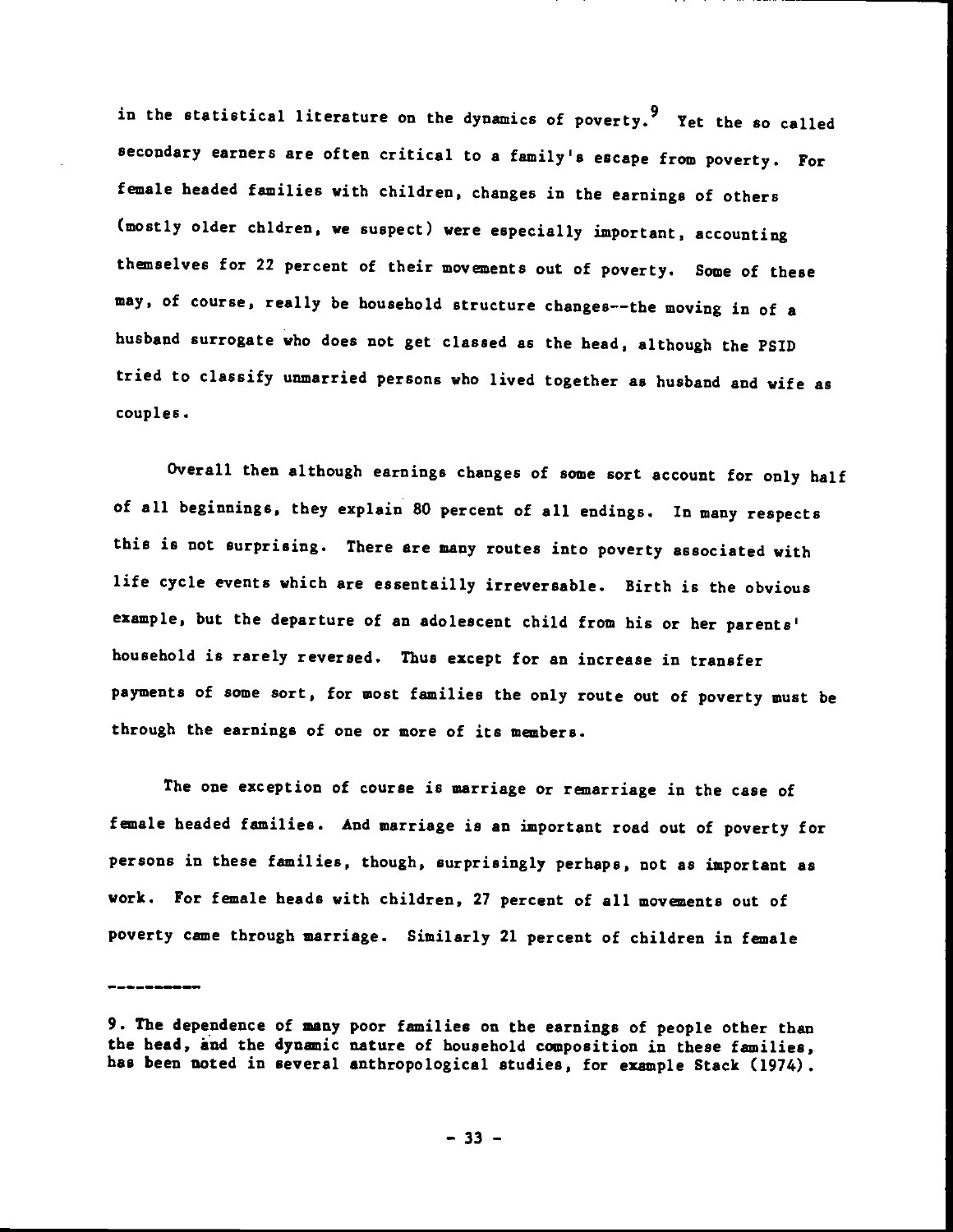headed households escape poverty when their mother marries. Overall about 7 percent of all observed spells of poverty were brought to an end this way.

Transfer payments are not very important in ending spells of poverty, even for female heads and their children. About 9 percent of all the endings of spells of poverty that we observed were brought about by increases in transfer payments. About 15 percent of the movements out of poverty by female heads with children were associated with increased transfer payments.

In interpreting this finding it is important to keep two things in mind. First, the definition of poverty we used in defining spells is post transfer poverty, including all cash transfers in the definition of income. This analysis thus gives us no information on the importance of transfers in making people who are pre—transfer poor into those who are post—transfer poor. The second is that spells of poverty affecting the elderly were excluded from this analysis. We feel certain that Social Security is important in moving some of those who begin collecting benefits out of poverty.

### Conclusions

In this paper we develop and exploit the notion of spells of poverty, using exit probabilities to examine the length of time that people are poor and beginning and ending events to understand why people move into and out of poverty. We found that most of those who ever become poor will have only a short stay in poverty. At the same time, the majority of people who are poor at a given point in time will have very long spells of poverty before they

 $-34 -$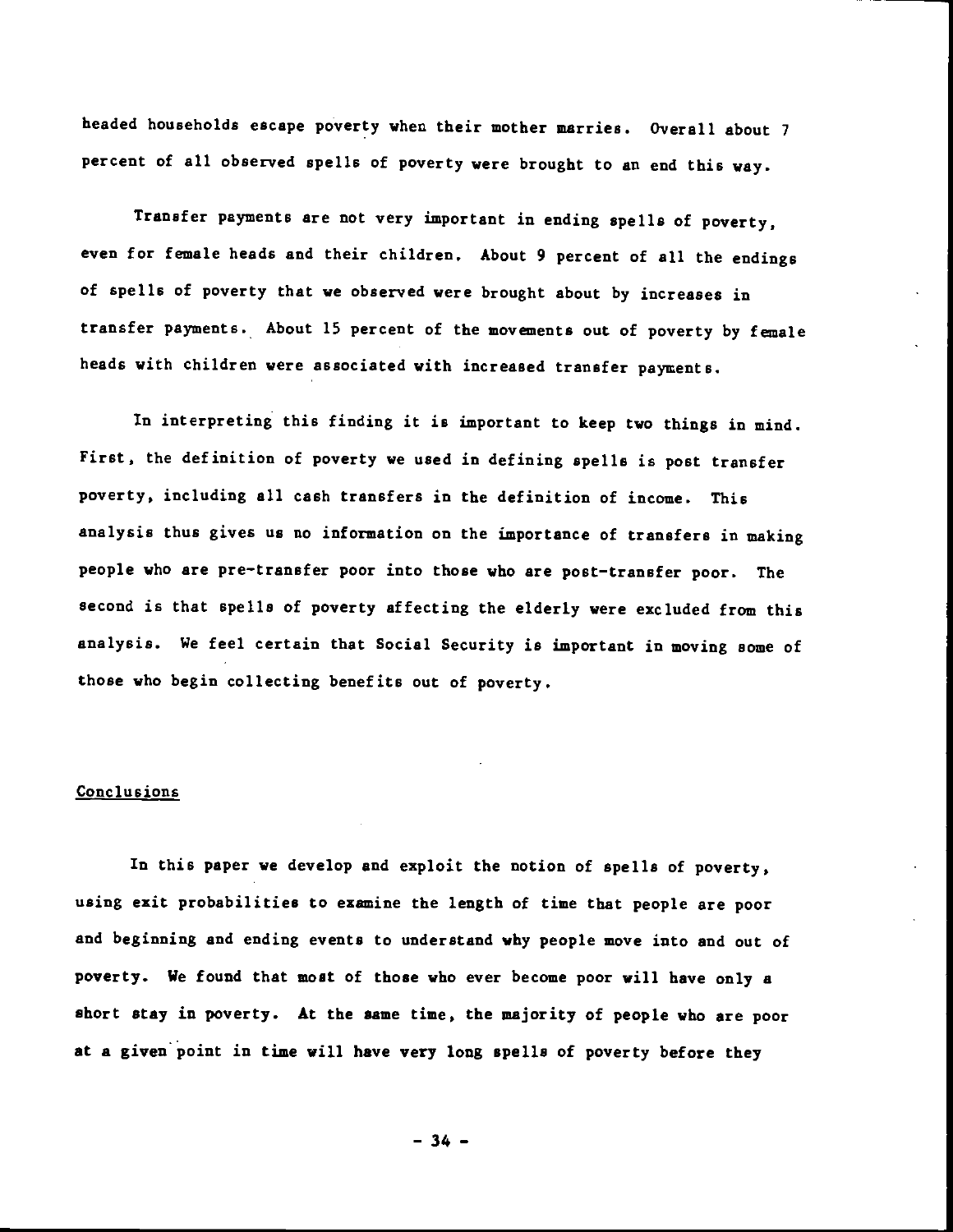escape.

These findings suggest, and others based on welfare use (Bane and Ellwood, 1983) suggest even more strongly, that most of the people helped by programs to aid the economically disadvantaged use them only briefly. But the bulk of resources almost certainly go to a much smaller group of people who have very long stays in poverty. The policy dilemmas that this finding poses are serious indeed. Our current policies are probably quite helpful in providing short term relief to the temporarily poor, and they may be an essential part of life for the chronically poor. Unfortunately, the results also open the possibility that dependency may be a serious problem.

We also found that a fall in head's earnings explained spell beginning in only s minority of cases. In nearly half the cases family structure and life cycle events were associated with the start of a poverty stay. Our research suggests therefore that models which concentrate only on the earnings dynamics of household beads will miss a great deal of the dynamics of poverty.

At the same time we found that increased earnings of all household members was the overwhelming route out of poverty, and earnings falls did account for half of beginnings. If effective labor market policies could be implemented which improved the earnings of those near or below the poverty line, it seems likely that they would dampen movements into poverty and hasten movements out, though obviously the record of current policies is mixed. Moreover, the substantial role played by "others" in moving families into and out of poverty implies that this long neglected group deserves some attention, both in research and policy.

— 35 —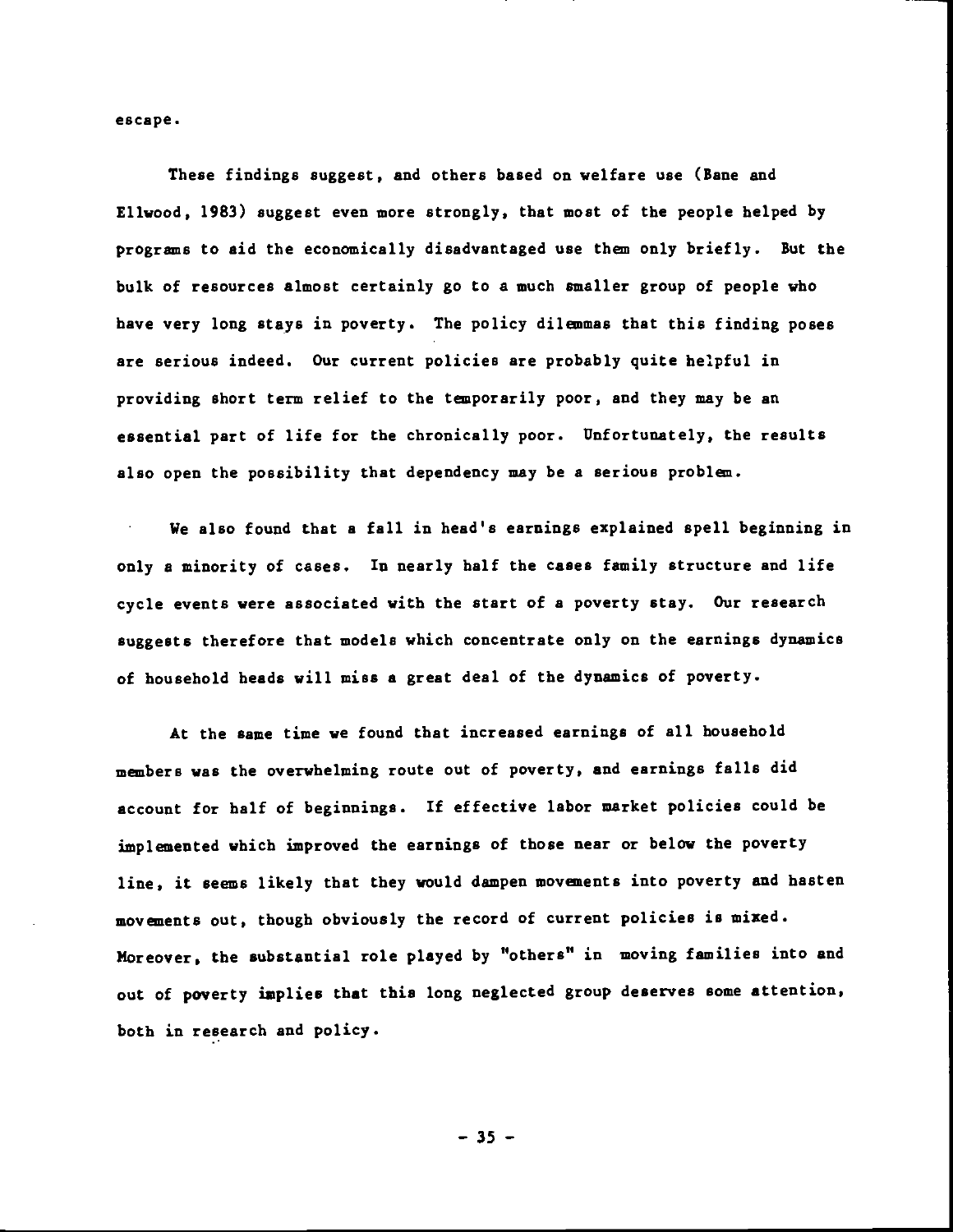Finally and perhaps most importantly, our results suggest that the poverty population is extrenely heterogeneous. Some groups such as youngsters who are "getting started" have relatively short spells of poverty and may not merit great concern. But some groups, particularly children and many blacks often have very long stays in poverty. Some 20 percent of poverty spells of children begin with birth. When they do, they tend to last for ten years. The average poor black child today appears to be in the midst of a poverty spell which will last for almost two decades.

We believe the spell methodology offers important advantages. Clearly by using hazard functions and other multivariate techniques, we will be able to gleen still further information about those factors which influence dynamics. Yet we believe the straightforward methods exploited here offer the appeal of simplicity and still provide powerful insights into the dynamics of poverty.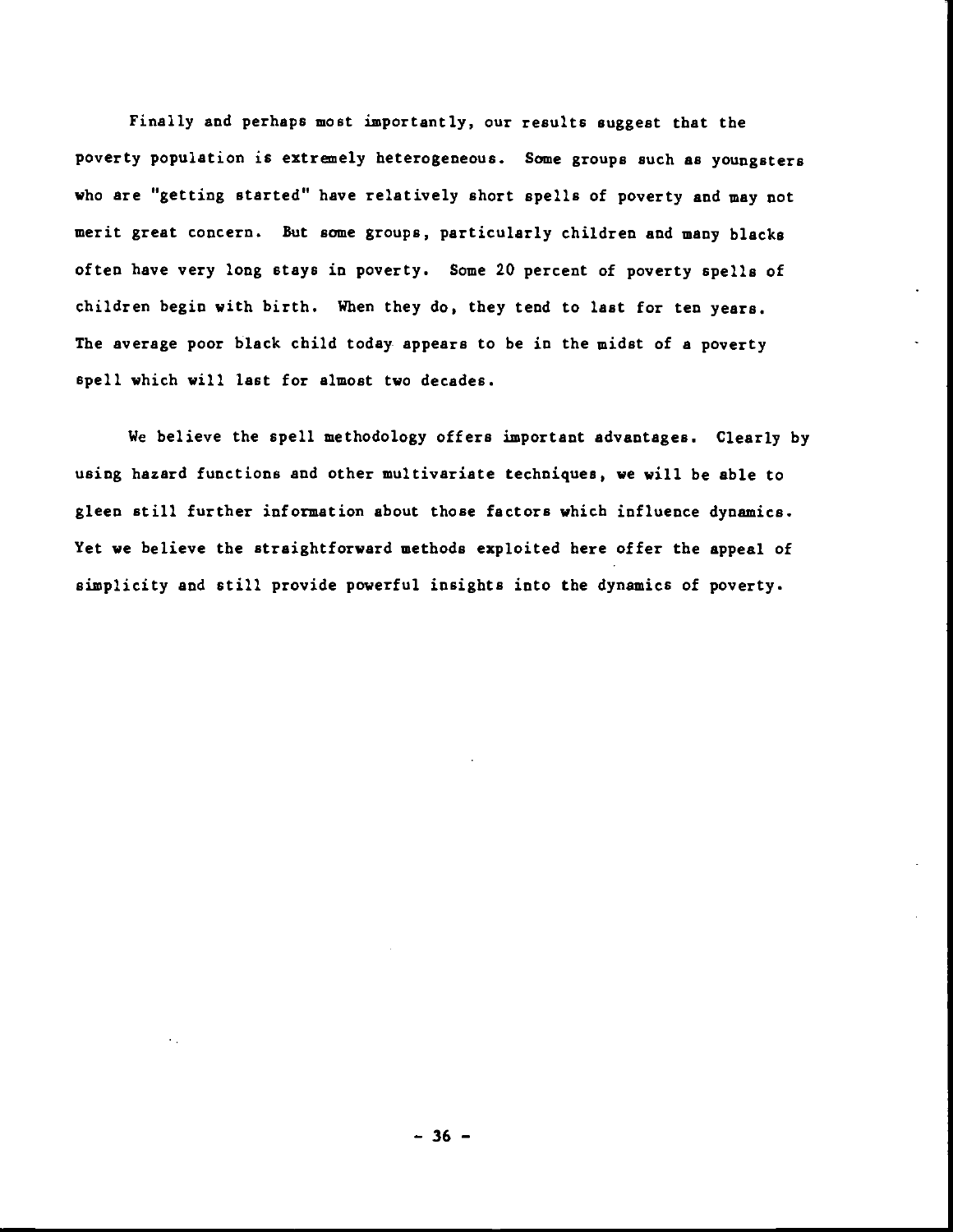#### **BIBLIOGRAPHY**

- Akerlof, Geroge A. and Brian G.M. Main, "Unemployment Spells and Job Tenures: Are They Long? Are They Short? Or, Are They Both?" Xerox, 1982.
- Bane, Mary Jo and David Ellwood, "Slipping into and out of Poverty: the Dynamics of Spells." Paper presented at Conference on Problens of Poverty, Clark University, August 1982.
- Boskin, Michael J. and Frederick C. Nold, "A Markov Model of Turnover in Aid to Families with Dependent Children." Journal of Human Resources 10 (fall 1975): 467—481.
- Coe, Richard D., "Dependency and Poverty in the Short and Long Run." in Greg J. Duncan and James N. Morgan, editors, 5000 American Families: Patterns of Economic Progress, Vol. Vi. Ann Arbor, Michigan: Institute for Social Research, 1978.
- Coe, Richard D., Greg J. Duncan and Martha S. Hill, "Dynamic Aspects of Poverty and Welfare Use in the United States." Paper presented at Conference on Problens of Poverty, Clark University, August 1982.
- Clark, Xim B. and Lawrence H. Summers, "Labor Force Transitions and Unemployment." Working paper, Cambridge, Ma.: National Bureau of Economic Research, 1978.
- Gottschalk, Peter, "Earnings Mobility: Permanent Change or Transitory Fluctuations?" 1982.
- Barrington, Michael. The Other America: Poverty in the United States. New York: MacMillan, 1962.
- Hill, Martha S., "Some Dynamic Aspects of Poverty." in Martha S. Hill, Daniel B. Hill and James N. Morgan, editors. 5000 American Families: Patterns of Economic Progress, Vol. IX. Ann Arbor, Michigan: Institute for Social Research, 1981.
- Hutchins, Robert M., "Entry and Exit Transitions in a Government Transfer Program: The Case of Aid to Families with Dependent Children." Journal of Human Resources 14 (spring 1981): 218-35.
- Kaitz, Hyman B., "Analyzing the Length of Spells of Uneaployment." Monthly Labor Review 93 (Novenber 1970): 11—20.
- Levy, Frank, "How Big is the American Underclass?" Working Paper #0090—1, Washington, D.C.: The Urban Institute, 1977.